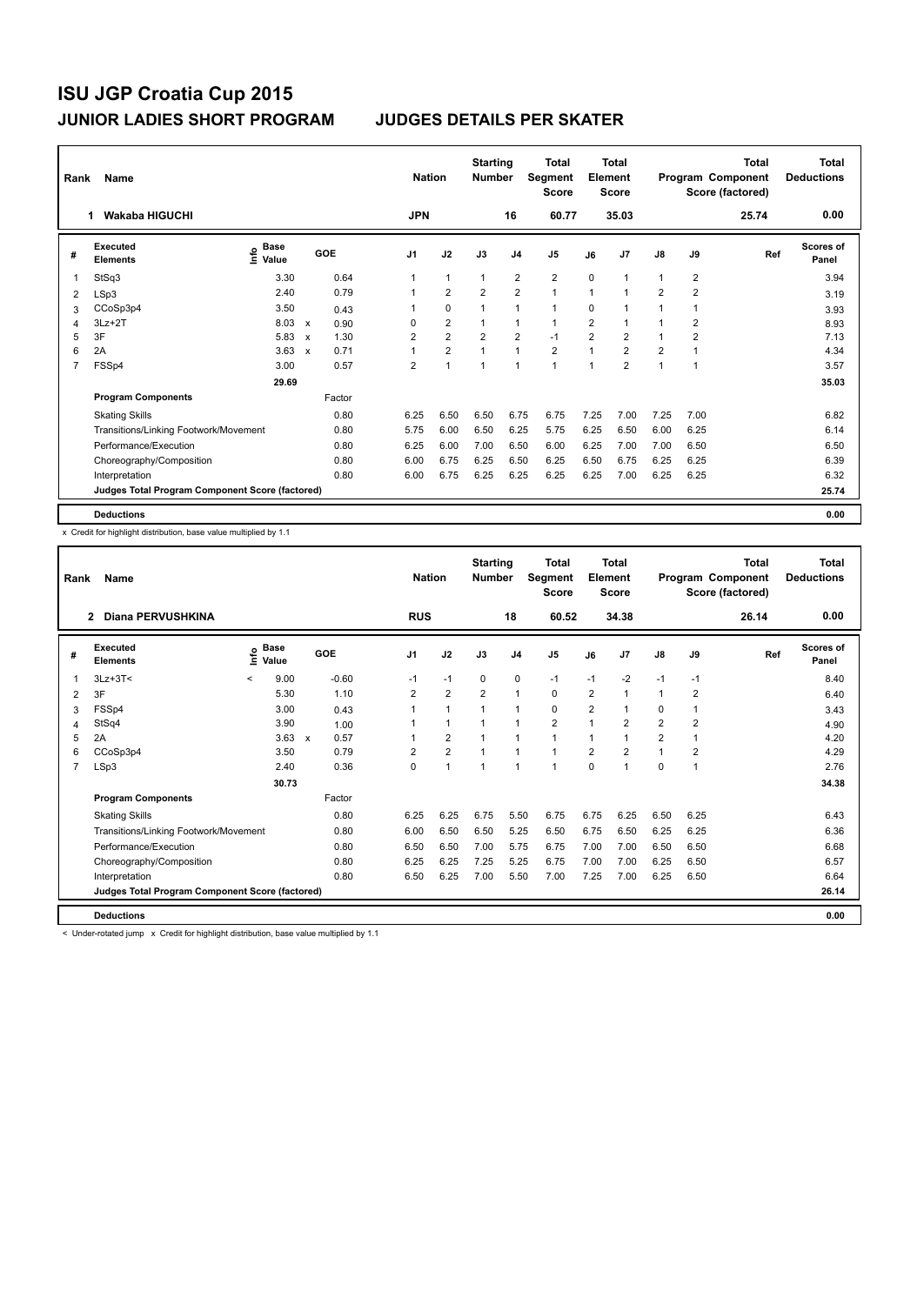| Rank           | Name                                            |                                    |     |        |                | <b>Nation</b>           | <b>Starting</b><br><b>Number</b> |                | <b>Total</b><br>Segment<br><b>Score</b> |                | <b>Total</b><br>Element<br><b>Score</b> |                |                | Total<br>Program Component<br>Score (factored) | Total<br><b>Deductions</b> |
|----------------|-------------------------------------------------|------------------------------------|-----|--------|----------------|-------------------------|----------------------------------|----------------|-----------------------------------------|----------------|-----------------------------------------|----------------|----------------|------------------------------------------------|----------------------------|
|                | <b>Marin HONDA</b><br>3                         |                                    |     |        | <b>JPN</b>     |                         |                                  | 12             | 57.92                                   |                | 31.31                                   |                |                | 26.61                                          | 0.00                       |
| #              | Executed<br><b>Elements</b>                     | <b>Base</b><br>$\frac{6}{5}$ Value | GOE |        | J <sub>1</sub> | J2                      | J3                               | J <sub>4</sub> | J <sub>5</sub>                          | J6             | J <sub>7</sub>                          | $\mathsf{J}8$  | J9             | Ref                                            | Scores of<br>Panel         |
| 1              | $3Lo+3T$                                        | 9.40                               |     | 1.40   | 2              | $\overline{2}$          | $\mathbf{1}$                     | $\overline{2}$ | $\overline{2}$                          | $\overline{2}$ | 3                                       | $\overline{2}$ | $\overline{2}$ |                                                | 10.80                      |
| 2              | FSSp3                                           | 2.60                               |     | 0.14   | $\Omega$       | $\mathbf{1}$            | $\Omega$                         | $\mathbf{1}$   | $\Omega$                                | $\Omega$       | 1                                       | 0              | 0              |                                                | 2.74                       |
| 3              | 2A                                              | 3.30                               |     | 0.64   |                | $\overline{\mathbf{c}}$ |                                  | $\mathbf 1$    | $\mathbf{1}$                            | 1              | 2                                       | 1              | 2              |                                                | 3.94                       |
| 4              | LSp3                                            | 2.40                               |     | 1.00   | 2              | $\overline{2}$          |                                  | $\overline{2}$ | $\overline{2}$                          | $\overline{2}$ | $\overline{2}$                          | $\overline{2}$ | $\overline{2}$ |                                                | 3.40                       |
| 5              | StSq3                                           | 3.30                               |     | 0.79   | $\overline{2}$ | $\mathbf{1}$            | $\overline{2}$                   | $\overline{1}$ | $\overline{2}$                          | 1              | $\overline{2}$                          | $\overline{2}$ |                |                                                | 4.09                       |
| 6              | 2F                                              | 2.09                               | X   | 0.04   | 0              | $\mathbf 0$             | 0                                | $\mathbf{1}$   | $-1$                                    | 0              | 1                                       | 0              | 0              |                                                | 2.13                       |
| $\overline{7}$ | CCoSp3p4                                        | 3.50                               |     | 0.71   | $\overline{2}$ | $\overline{2}$          | 1                                | $\mathbf{1}$   | $\mathbf{1}$                            | $\overline{2}$ | $\overline{2}$                          | 1              | 1              |                                                | 4.21                       |
|                |                                                 | 26.59                              |     |        |                |                         |                                  |                |                                         |                |                                         |                |                |                                                | 31.31                      |
|                | <b>Program Components</b>                       |                                    |     | Factor |                |                         |                                  |                |                                         |                |                                         |                |                |                                                |                            |
|                | <b>Skating Skills</b>                           |                                    |     | 0.80   | 7.00           | 6.75                    | 6.75                             | 6.00           | 6.75                                    | 7.25           | 7.00                                    | 7.00           | 7.00           |                                                | 6.89                       |
|                | Transitions/Linking Footwork/Movement           |                                    |     | 0.80   | 6.50           | 6.75                    | 6.50                             | 5.75           | 6.25                                    | 6.75           | 6.75                                    | 6.00           | 6.25           |                                                | 6.43                       |
|                | Performance/Execution                           |                                    |     | 0.80   | 6.75           | 6.50                    | 6.50                             | 6.00           | 6.50                                    | 7.00           | 7.25                                    | 7.00           | 6.50           |                                                | 6.68                       |
|                | Choreography/Composition                        |                                    |     | 0.80   | 7.00           | 6.50                    | 7.00                             | 6.25           | 6.25                                    | 7.00           | 7.25                                    | 6.50           | 6.00           |                                                | 6.64                       |
|                | Interpretation                                  |                                    |     | 0.80   | 6.75           | 6.75                    | 7.00                             | 6.00           | 6.50                                    | 6.50           | 7.25                                    | 6.75           | 6.25           |                                                | 6.64                       |
|                | Judges Total Program Component Score (factored) |                                    |     |        |                |                         |                                  |                |                                         |                |                                         |                |                |                                                | 26.61                      |
|                | <b>Deductions</b>                               |                                    |     |        |                |                         |                                  |                |                                         |                |                                         |                |                |                                                | 0.00                       |

x Credit for highlight distribution, base value multiplied by 1.1

| Rank | <b>Name</b>                                     | <b>Nation</b>                |         | <b>Starting</b><br><b>Number</b> |                | <b>Total</b><br>Segment<br><b>Score</b> |                | <b>Total</b><br>Element<br><b>Score</b> |          |                      | Total<br>Program Component<br>Score (factored) | Total<br><b>Deductions</b> |       |                           |
|------|-------------------------------------------------|------------------------------|---------|----------------------------------|----------------|-----------------------------------------|----------------|-----------------------------------------|----------|----------------------|------------------------------------------------|----------------------------|-------|---------------------------|
|      | 4 Ivett TOTH                                    |                              |         | <b>HUN</b>                       |                |                                         | 14             | 53.39                                   |          | 31.80                |                                                |                            | 21.59 | 0.00                      |
| #    | Executed<br><b>Elements</b>                     | <b>Base</b><br>lnfo<br>Value | GOE     | J <sub>1</sub>                   | J2             | J3                                      | J <sub>4</sub> | J <sub>5</sub>                          | J6       | J <sub>7</sub>       | J8                                             | J9                         | Ref   | <b>Scores of</b><br>Panel |
| 1    | $3T+3T$                                         | 8.60                         | 0.50    | $\mathbf{1}$                     | $\mathbf{1}$   | $\mathbf{1}$                            | $\mathbf 0$    | $\mathbf{1}$                            | 1        | $\mathbf{1}$         | $\mathbf 0$                                    | 0                          |       | 9.10                      |
| 2    | 3F                                              | 5.30                         | $-0.60$ | $\mathbf 0$                      | $-1$           | $-1$                                    | $-1$           | $-2$                                    | $-1$     | $\mathbf 0$          | $\mathbf 0$                                    | $-2$                       |       | 4.70                      |
| 3    | LSp3                                            | 2.40                         | 0.57    | $\overline{2}$                   | $\mathbf{1}$   | $\mathbf{1}$                            | $\overline{1}$ | $\blacktriangleleft$                    | 1        | $\mathbf{1}$         |                                                | $\overline{2}$             |       | 2.97                      |
| 4    | 2A                                              | $3.63 \times$                | 0.43    | 1                                | 1              | $\mathbf{1}$                            | $\overline{1}$ | $\mathbf{1}$                            | 0        | $\blacktriangleleft$ |                                                | 0                          |       | 4.06                      |
| 5    | FSSp3                                           | 2.60                         | 0.64    | 1                                | $\overline{2}$ | $\overline{2}$                          | $\mathbf{1}$   | $\Omega$                                | 1        | $\blacktriangleleft$ | $\overline{2}$                                 |                            |       | 3.24                      |
| 6    | StSq3                                           | 3.30                         | 0.14    |                                  | 1              | $\Omega$                                | $\mathbf 0$    | $\mathbf 0$                             | $\Omega$ | $\mathbf 0$          |                                                | 0                          |       | 3.44                      |
| 7    | CCoSp3p4                                        | 3.50                         | 0.79    | $\overline{2}$                   | $\overline{2}$ | $\overline{1}$                          | $\overline{1}$ | 1                                       | 1        | $\overline{2}$       | $\overline{2}$                                 | $\overline{2}$             |       | 4.29                      |
|      |                                                 | 29.33                        |         |                                  |                |                                         |                |                                         |          |                      |                                                |                            |       | 31.80                     |
|      | <b>Program Components</b>                       |                              | Factor  |                                  |                |                                         |                |                                         |          |                      |                                                |                            |       |                           |
|      | <b>Skating Skills</b>                           |                              | 0.80    | 6.00                             | 5.50           | 5.00                                    | 5.25           | 5.25                                    | 6.50     | 6.25                 | 6.00                                           | 4.75                       |       | 5.61                      |
|      | Transitions/Linking Footwork/Movement           |                              | 0.80    | 5.75                             | 5.25           | 4.25                                    | 5.25           | 4.75                                    | 5.75     | 5.00                 | 5.50                                           | 4.00                       |       | 5.11                      |
|      | Performance/Execution                           |                              | 0.80    | 6.25                             | 5.50           | 5.50                                    | 5.50           | 5.25                                    | 6.75     | 5.00                 | 6.00                                           | 5.00                       |       | 5.57                      |
|      | Choreography/Composition                        |                              | 0.80    | 6.00                             | 5.25           | 5.00                                    | 5.50           | 5.00                                    | 6.50     | 5.25                 | 5.50                                           | 4.25                       |       | 5.36                      |
|      | Interpretation                                  |                              | 0.80    | 5.75                             | 5.50           | 4.75                                    | 5.25           | 5.00                                    | 6.25     | 5.00                 | 6.00                                           | 4.50                       |       | 5.32                      |
|      | Judges Total Program Component Score (factored) |                              |         |                                  |                |                                         |                |                                         |          |                      |                                                |                            |       | 21.59                     |
|      | <b>Deductions</b>                               |                              |         |                                  |                |                                         |                |                                         |          |                      |                                                |                            |       | 0.00                      |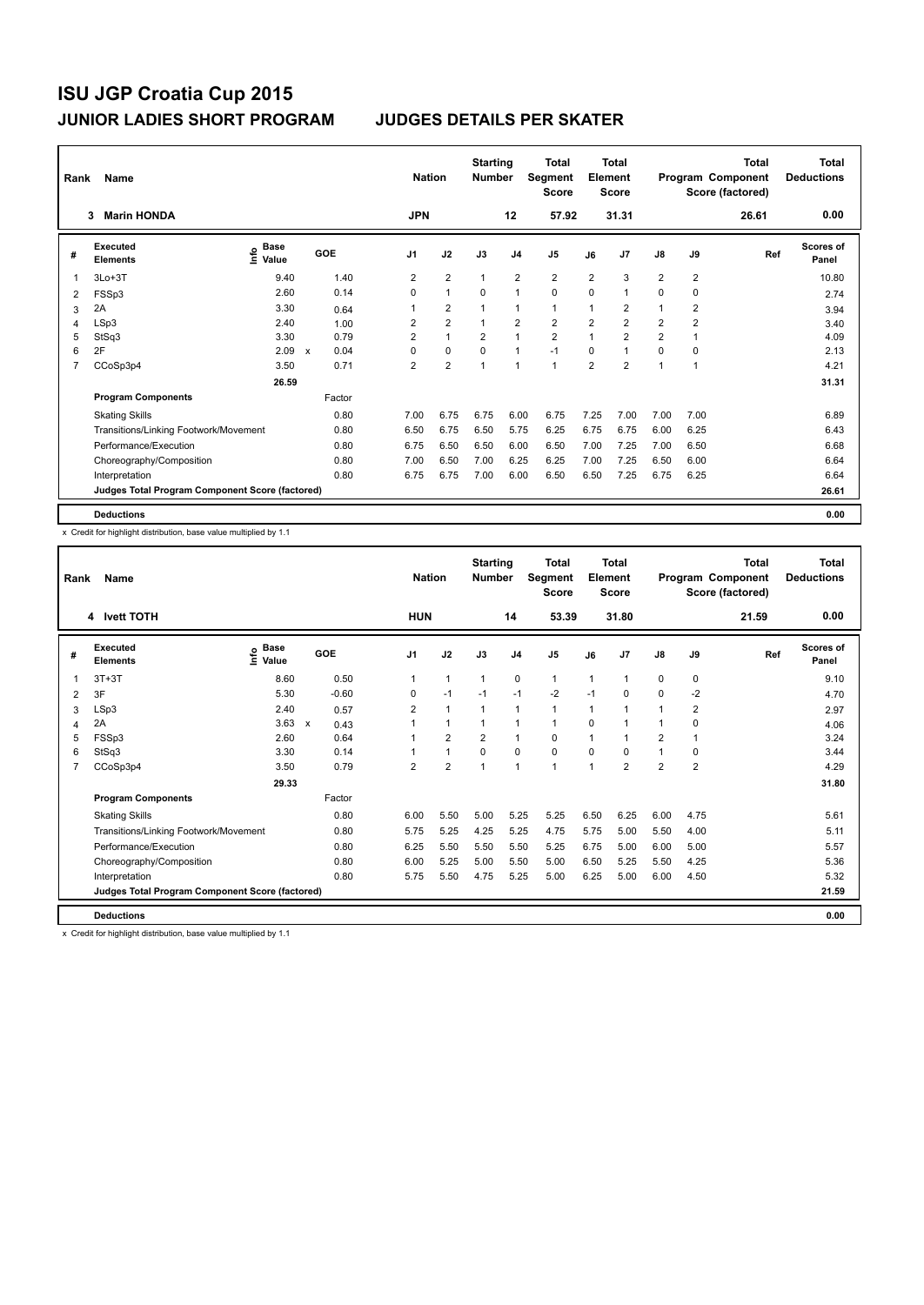| Rank           | Name<br><b>Kim DECELLES</b><br>5                |                                    |              |        |                | <b>Nation</b> |                | <b>Starting</b><br><b>Number</b> |                | <b>Total</b><br>Segment<br><b>Score</b> |                | <b>Total</b><br>Element<br><b>Score</b> |               |      | Total<br>Program Component<br>Score (factored) | Total<br><b>Deductions</b> |
|----------------|-------------------------------------------------|------------------------------------|--------------|--------|----------------|---------------|----------------|----------------------------------|----------------|-----------------------------------------|----------------|-----------------------------------------|---------------|------|------------------------------------------------|----------------------------|
|                |                                                 |                                    |              |        |                | CAN           |                |                                  | 22             | 52.27                                   |                | 29.38                                   |               |      | 22.89                                          | 0.00                       |
| #              | Executed<br><b>Elements</b>                     | <b>Base</b><br>$\frac{6}{5}$ Value |              | GOE    | J <sub>1</sub> |               | J2             | J3                               | J <sub>4</sub> | J <sub>5</sub>                          | J6             | J <sub>7</sub>                          | $\mathsf{J}8$ | J9   | Ref                                            | Scores of<br>Panel         |
| $\overline{1}$ | 3F                                              | 5.30                               |              | 0.30   | 0              |               | $\mathbf{1}$   | $\mathbf{1}$                     | $\mathbf{1}$   | 0                                       | 1              | 0                                       | 0             | 0    |                                                | 5.60                       |
| 2              | $3Lz + 2T$                                      | 7.30                               |              | 0.40   | $\Omega$       |               | $\overline{1}$ | $\Omega$                         | $\mathbf{1}$   | $\mathbf{1}$                            | 1              | 1                                       | 0             | 0    |                                                | 7.70                       |
| 3              | FSSp3V                                          | 1.80                               |              | 0.09   | $-2$           |               | $-1$           |                                  | $\mathbf 1$    | $-1$                                    | 1              | 1                                       | $-1$          | 0    |                                                | 1.89                       |
| 4              | 2A                                              | 3.63                               | $\mathbf{x}$ | 0.50   |                |               | $\mathbf{1}$   |                                  | $\mathbf{1}$   | $\mathbf{1}$                            | $\Omega$       | $\overline{2}$                          | 1             |      |                                                | 4.13                       |
| 5              | CCoSp3p4                                        | 3.50                               |              | 0.57   |                |               | $\mathbf{1}$   | $\Omega$                         | $\overline{1}$ | $\mathbf{1}$                            | $\overline{2}$ | $\overline{2}$                          | $\mathbf 1$   |      |                                                | 4.07                       |
| 6              | StSq3                                           | 3.30                               |              | 0.50   |                |               | $\mathbf{1}$   | 1                                | $\mathbf{1}$   | $\mathbf{1}$                            | 1              | $\overline{2}$                          | 1             |      |                                                | 3.80                       |
| $\overline{7}$ | LSp2                                            | 1.90                               |              | 0.29   | 0              |               | $\mathbf 0$    | $\mathbf 0$                      | $\overline{1}$ | $\overline{1}$                          | $\overline{1}$ | $\overline{1}$                          | 0             | 1    |                                                | 2.19                       |
|                |                                                 | 26.73                              |              |        |                |               |                |                                  |                |                                         |                |                                         |               |      |                                                | 29.38                      |
|                | <b>Program Components</b>                       |                                    |              | Factor |                |               |                |                                  |                |                                         |                |                                         |               |      |                                                |                            |
|                | <b>Skating Skills</b>                           |                                    |              | 0.80   | 5.75           |               | 5.50           | 5.75                             | 5.50           | 5.50                                    | 6.50           | 6.75                                    | 5.25          | 6.00 |                                                | 5.79                       |
|                | Transitions/Linking Footwork/Movement           |                                    |              | 0.80   | 5.50           |               | 5.50           | 6.00                             | 5.25           | 5.00                                    | 5.75           | 6.75                                    | 5.25          | 5.25 |                                                | 5.50                       |
|                | Performance/Execution                           |                                    |              | 0.80   | 5.75           |               | 5.25           | 6.00                             | 5.50           | 5.25                                    | 6.50           | 7.00                                    | 5.50          | 6.00 |                                                | 5.79                       |
|                | Choreography/Composition                        |                                    |              | 0.80   | 5.50           |               | 5.50           | 6.50                             | 5.50           | 5.50                                    | 6.75           | 7.00                                    | 5.25          | 5.50 |                                                | 5.82                       |
|                | Interpretation                                  |                                    |              | 0.80   | 5.75           |               | 5.75           | 6.25                             | 5.25           | 5.25                                    | 6.25           | 6.75                                    | 5.00          | 5.50 |                                                | 5.71                       |
|                | Judges Total Program Component Score (factored) |                                    |              |        |                |               |                |                                  |                |                                         |                |                                         |               |      |                                                | 22.89                      |
|                | <b>Deductions</b>                               |                                    |              |        |                |               |                |                                  |                |                                         |                |                                         |               |      |                                                | 0.00                       |

x Credit for highlight distribution, base value multiplied by 1.1

| Rank           | <b>Name</b><br>Ji Hyun BYUN<br>6                |                    |                   | <b>Nation</b>  |                | <b>Starting</b><br><b>Number</b> |                | <b>Total</b><br>Segment<br><b>Score</b> |                         | Total<br>Element<br><b>Score</b> |      |                | <b>Total</b><br>Program Component<br>Score (factored) | <b>Total</b><br><b>Deductions</b> |
|----------------|-------------------------------------------------|--------------------|-------------------|----------------|----------------|----------------------------------|----------------|-----------------------------------------|-------------------------|----------------------------------|------|----------------|-------------------------------------------------------|-----------------------------------|
|                |                                                 |                    |                   | <b>KOR</b>     |                |                                  | 25             | 50.69                                   |                         | 28.37                            |      |                | 23.32                                                 | 1.00                              |
| #              | <b>Executed</b><br><b>Elements</b>              | $\frac{e}{E}$ Base | GOE               | J <sub>1</sub> | J2             | J3                               | J <sub>4</sub> | J5                                      | J6                      | J <sub>7</sub>                   | J8   | J9             | Ref                                                   | <b>Scores of</b><br>Panel         |
| 1              | $3Lo+2T$                                        | 6.40               | 0.00              | 0              | 0              | $\mathbf 0$                      | $\mathbf 0$    | 0                                       | $\mathbf 0$             | $-1$                             | 0    | 0              |                                                       | 6.40                              |
| 2              | CCoSp3p4                                        | 3.50               | 0.57              | 1              | $\overline{2}$ | $\mathbf{1}$                     | $\mathbf{1}$   | $\mathbf{1}$                            | $\overline{\mathbf{1}}$ | 1                                | 0    | $\overline{2}$ |                                                       | 4.07                              |
| 3              | 3F                                              | 5.30               | $-2.10$           | -3             | $-3$           | $-3$                             | $-3$           | $-3$                                    | $-3$                    | -3                               | $-3$ | -3             |                                                       | 3.20                              |
| 4              | StSq3                                           | 3.30               | 0.64              | 2              | $\overline{1}$ | 1                                | $\mathbf{1}$   | $\overline{2}$                          | 1                       | 1                                | 1    | $\overline{2}$ |                                                       | 3.94                              |
| 5              | 2A                                              | $3.63 \times$      | 0.50              | 1              | $\mathbf{1}$   | 1                                | $\mathbf{1}$   | $\mathbf{1}$                            | 1                       | -1                               | 1    | 1              |                                                       | 4.13                              |
| 6              | FSSp4                                           | 3.00               | 0.36              |                | $\Omega$       | 1                                | $\mathbf{1}$   | 0                                       | 1                       | -1                               | 0    |                |                                                       | 3.36                              |
| $\overline{7}$ | LSp4                                            | 2.70               | 0.57              | $\overline{2}$ | 1              | $\overline{2}$                   | $\mathbf{1}$   | $\mathbf{1}$                            | 1                       | -1                               | 1    | 1              |                                                       | 3.27                              |
|                |                                                 | 27.83              |                   |                |                |                                  |                |                                         |                         |                                  |      |                |                                                       | 28.37                             |
|                | <b>Program Components</b>                       |                    | Factor            |                |                |                                  |                |                                         |                         |                                  |      |                |                                                       |                                   |
|                | <b>Skating Skills</b>                           |                    | 0.80              | 5.75           | 5.75           | 6.00                             | 5.00           | 6.25                                    | 6.25                    | 5.50                             | 5.50 | 6.25           |                                                       | 5.86                              |
|                | Transitions/Linking Footwork/Movement           |                    | 0.80              | 5.50           | 5.50           | 5.50                             | 4.75           | 6.00                                    | 6.25                    | 5.50                             | 5.25 | 5.75           |                                                       | 5.57                              |
|                | Performance/Execution                           |                    | 0.80              | 5.75           | 5.50           | 6.00                             | 5.25           | 6.25                                    | 6.75                    | 6.00                             | 5.50 | 6.50           |                                                       | 5.93                              |
|                | Choreography/Composition                        |                    | 0.80              | 5.75           | 5.25           | 6.50                             | 5.25           | 6.00                                    | 6.75                    | 6.00                             | 5.25 | 6.25           |                                                       | 5.86                              |
|                | Interpretation                                  |                    | 0.80              | 6.00           | 5.50           | 6.25                             | 5.00           | 6.25                                    | 6.75                    | 6.00                             | 5.25 | 6.25           |                                                       | 5.93                              |
|                | Judges Total Program Component Score (factored) |                    |                   |                |                |                                  |                |                                         |                         |                                  |      |                |                                                       | 23.32                             |
|                | <b>Deductions</b>                               |                    | Falls:<br>$-1.00$ |                |                |                                  |                |                                         |                         |                                  |      |                |                                                       | $-1.00$                           |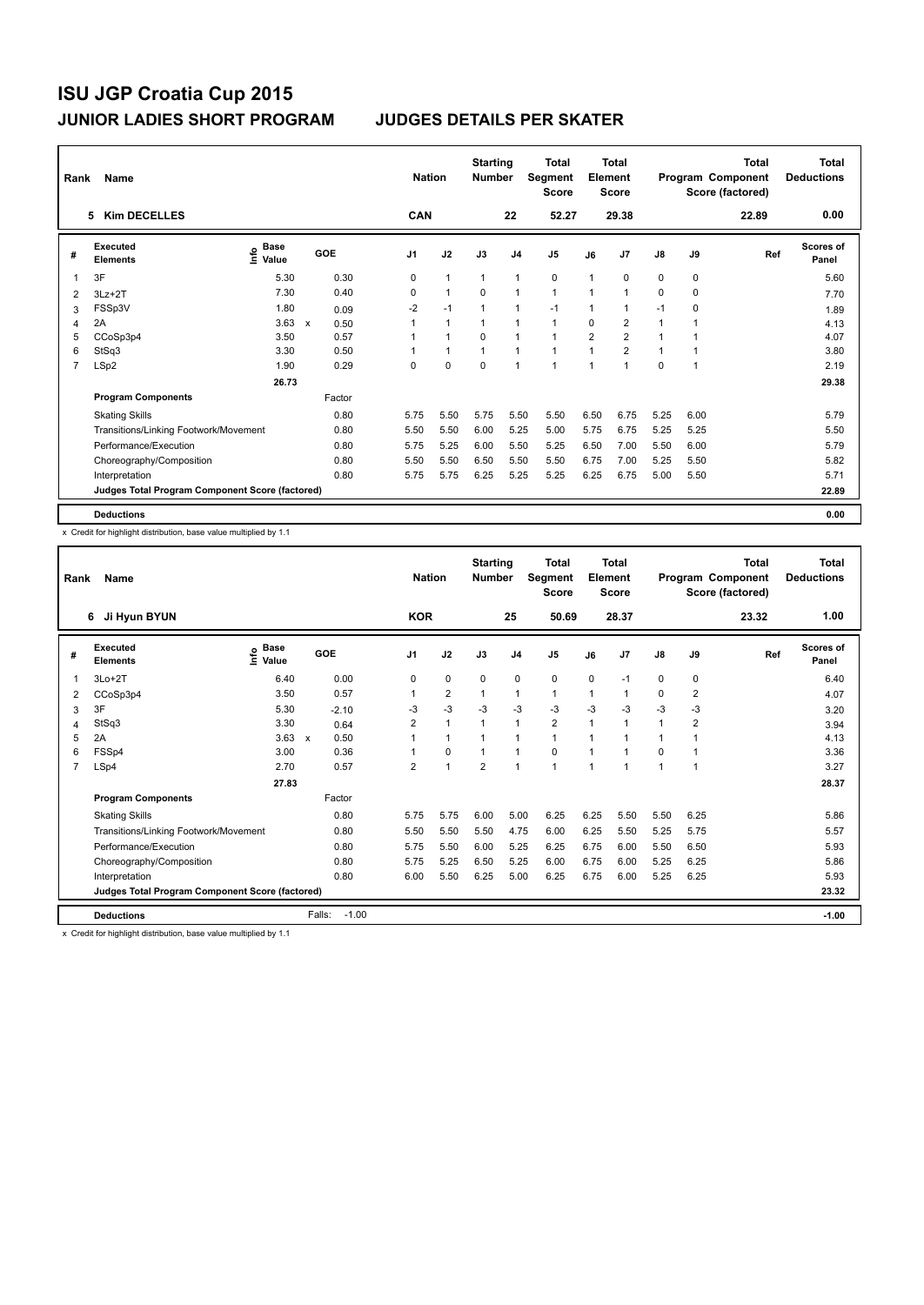| Rank           | Name<br>Sara CASELLA<br>7                       |                                    |              |         |                | <b>Nation</b>  | <b>Starting</b><br><b>Number</b> |                | <b>Total</b><br>Segment<br><b>Score</b> |                | <b>Total</b><br>Element<br><b>Score</b> |               |                | Total<br>Program Component<br>Score (factored) | Total<br><b>Deductions</b> |
|----------------|-------------------------------------------------|------------------------------------|--------------|---------|----------------|----------------|----------------------------------|----------------|-----------------------------------------|----------------|-----------------------------------------|---------------|----------------|------------------------------------------------|----------------------------|
|                |                                                 |                                    |              |         | <b>ITA</b>     |                |                                  | 28             | 50.55                                   |                | 29.18                                   |               |                | 21.37                                          | 0.00                       |
| #              | Executed<br><b>Elements</b>                     | <b>Base</b><br>$\frac{6}{5}$ Value | GOE          |         | J <sub>1</sub> | J2             | J3                               | J <sub>4</sub> | J <sub>5</sub>                          | J6             | J <sub>7</sub>                          | $\mathsf{J}8$ | J9             | Ref                                            | Scores of<br>Panel         |
| $\overline{1}$ | $3Lz + 2T$                                      | 7.30                               |              | $-0.50$ | $-1$           | $-1$           | $-1$                             | 0              | $-1$                                    | 0              | $-2$                                    | $-1$          | 0              |                                                | 6.80                       |
| 2              | 3F                                              | 5.30                               |              | $-0.10$ | $\Omega$       | $\mathbf{1}$   | $\Omega$                         | $\mathbf 0$    | $-1$                                    | $\Omega$       | $-1$                                    | 0             | 0              |                                                | 5.20                       |
| 3              | LSp4                                            | 2.70                               |              | 0.50    |                | 1              |                                  | 1              | $\mathbf{1}$                            | 1              | 1                                       | 0             |                |                                                | 3.20                       |
| 4              | StSq3                                           | 3.30                               |              | 0.57    |                | $\mathbf{1}$   |                                  | $\mathbf{1}$   | $\overline{2}$                          | 1              | $\overline{2}$                          | 1             |                |                                                | 3.87                       |
| 5              | 2A                                              | 3.63                               | $\mathsf{x}$ | $-0.36$ | $-1$           | $\mathbf 0$    | $-1$                             | $\mathbf 0$    | $-1$                                    | $\Omega$       | $-1$                                    | $-1$          | $-1$           |                                                | 3.27                       |
| 6              | FSSp4                                           | 3.00                               |              | $-0.09$ | $-1$           | $\mathbf 0$    | 0                                | $\mathbf 0$    | $-1$                                    | 1              | 0                                       | 0             | $-1$           |                                                | 2.91                       |
| $\overline{7}$ | CCoSp3p4                                        | 3.50                               |              | 0.43    | 0              | $\overline{1}$ | $\mathbf 0$                      | $\mathbf{1}$   | $\mathbf{1}$                            | $\overline{1}$ | 1                                       | 1             | $\overline{2}$ |                                                | 3.93                       |
|                |                                                 | 28.73                              |              |         |                |                |                                  |                |                                         |                |                                         |               |                |                                                | 29.18                      |
|                | <b>Program Components</b>                       |                                    |              | Factor  |                |                |                                  |                |                                         |                |                                         |               |                |                                                |                            |
|                | <b>Skating Skills</b>                           |                                    |              | 0.80    | 5.50           | 5.00           | 5.00                             | 4.75           | 5.25                                    | 6.50           | 5.50                                    | 5.50          | 5.50           |                                                | 5.32                       |
|                | Transitions/Linking Footwork/Movement           |                                    |              | 0.80    | 5.25           | 5.25           | 4.50                             | 4.25           | 5.00                                    | 6.00           | 5.50                                    | 5.25          | 5.25           |                                                | 5.14                       |
|                | Performance/Execution                           |                                    |              | 0.80    | 5.50           | 5.00           | 5.00                             | 4.75           | 5.25                                    | 6.25           | 6.00                                    | 5.50          | 5.75           |                                                | 5.43                       |
|                | Choreography/Composition                        |                                    |              | 0.80    | 5.25           | 4.75           | 5.25                             | 4.50           | 5.00                                    | 6.25           | 6.00                                    | 5.50          | 5.50           |                                                | 5.32                       |
|                | Interpretation                                  |                                    |              | 0.80    | 5.50           | 5.00           | 5.25                             | 4.50           | 5.50                                    | 6.50           | 6.25                                    | 5.50          | 5.50           |                                                | 5.50                       |
|                | Judges Total Program Component Score (factored) |                                    |              |         |                |                |                                  |                |                                         |                |                                         |               |                |                                                | 21.37                      |
|                | <b>Deductions</b>                               |                                    |              |         |                |                |                                  |                |                                         |                |                                         |               |                |                                                | 0.00                       |

x Credit for highlight distribution, base value multiplied by 1.1

| Rank | Name                                            |              |                      |                   | <b>Nation</b> |                      | <b>Starting</b><br><b>Number</b> |                | <b>Total</b><br>Segment<br><b>Score</b> |              | <b>Total</b><br>Element<br><b>Score</b> |                |                | <b>Total</b><br>Program Component<br>Score (factored) | <b>Total</b><br><b>Deductions</b> |
|------|-------------------------------------------------|--------------|----------------------|-------------------|---------------|----------------------|----------------------------------|----------------|-----------------------------------------|--------------|-----------------------------------------|----------------|----------------|-------------------------------------------------------|-----------------------------------|
|      | Paige RYDBERG<br>8                              |              |                      |                   | <b>USA</b>    |                      |                                  | 5              | 46.93                                   |              | 24.71                                   |                |                | 23.22                                                 | 1.00                              |
| #    | Executed<br><b>Elements</b>                     | ۴ô           | <b>Base</b><br>Value | GOE               | J1            | J2                   | J3                               | J <sub>4</sub> | J <sub>5</sub>                          | J6           | J <sub>7</sub>                          | J8             | J9             | Ref                                                   | <b>Scores of</b><br>Panel         |
| 1    | 3F<                                             | $\,<\,$      | 3.70                 | $-2.10$           | $-3$          | $-3$                 | $-3$                             | $-3$           | $-3$                                    | $-3$         | $-2$                                    | $-3$           | $-3$           |                                                       | 1.60                              |
| 2    | $3T+3T<$                                        | $\checkmark$ | 7.30                 | $-0.50$           | $-1$          | $-1$                 | $\mathbf 0$                      | 0              | $-1$                                    | $-2$         | $-1$                                    | 0              | $-1$           |                                                       | 6.80                              |
| 3    | LSp4                                            |              | 2.70                 | 0.50              |               | $\mathbf{1}$         | 1                                | 1              | 1                                       | $\mathbf 1$  | $\overline{\mathbf{c}}$                 | $\overline{1}$ | 1              |                                                       | 3.20                              |
| 4    | StSq3                                           |              | 3.30                 | 0.50              |               | 1                    | 1                                | 1              | 1                                       | 1            | 2                                       | 1              | 1              |                                                       | 3.80                              |
| 5    | 2A                                              |              | $3.63 \times$        | 0.57              |               | $\blacktriangleleft$ | 1                                | 1              | 1                                       | $\Omega$     | $\overline{2}$                          | $\mathbf{1}$   | $\overline{2}$ |                                                       | 4.20                              |
| 6    | FSSp2V                                          |              | 1.60                 | $-0.13$           | $-1$          | 0                    | $-1$                             | $\Omega$       | 0                                       | $-1$         | $-1$                                    | 0              | $\Omega$       |                                                       | 1.47                              |
|      | CCoSp3p3                                        |              | 3.00                 | 0.64              |               | $\blacktriangleleft$ | $\overline{2}$                   | $\overline{1}$ | $\overline{2}$                          | $\mathbf{1}$ | $\overline{2}$                          | $\mathbf{1}$   | $\overline{1}$ |                                                       | 3.64                              |
|      |                                                 |              | 25.23                |                   |               |                      |                                  |                |                                         |              |                                         |                |                |                                                       | 24.71                             |
|      | <b>Program Components</b>                       |              |                      | Factor            |               |                      |                                  |                |                                         |              |                                         |                |                |                                                       |                                   |
|      | <b>Skating Skills</b>                           |              |                      | 0.80              | 6.25          | 5.75                 | 6.25                             | 5.25           | 6.50                                    | 6.50         | 6.50                                    | 6.25           | 5.75           |                                                       | 6.18                              |
|      | Transitions/Linking Footwork/Movement           |              |                      | 0.80              | 5.75          | 5.00                 | 5.75                             | 4.75           | 5.75                                    | 5.50         | 5.75                                    | 5.50           | 5.25           |                                                       | 5.50                              |
|      | Performance/Execution                           |              |                      | 0.80              | 6.00          | 5.50                 | 5.50                             | 4.75           | 6.00                                    | 6.00         | 5.50                                    | 6.00           | 5.25           |                                                       | 5.68                              |
|      | Choreography/Composition                        |              |                      | 0.80              | 6.25          | 5.75                 | 6.25                             | 5.25           | 6.00                                    | 6.00         | 6.00                                    | 5.75           | 5.50           |                                                       | 5.89                              |
|      | Interpretation                                  |              |                      | 0.80              | 6.25          | 5.75                 | 6.00                             | 5.00           | 6.50                                    | 6.00         | 5.75                                    | 5.75           | 5.00           |                                                       | 5.79                              |
|      | Judges Total Program Component Score (factored) |              |                      |                   |               |                      |                                  |                |                                         |              |                                         |                |                |                                                       | 23.22                             |
|      | <b>Deductions</b>                               |              |                      | Falls:<br>$-1.00$ |               |                      |                                  |                |                                         |              |                                         |                |                |                                                       | $-1.00$                           |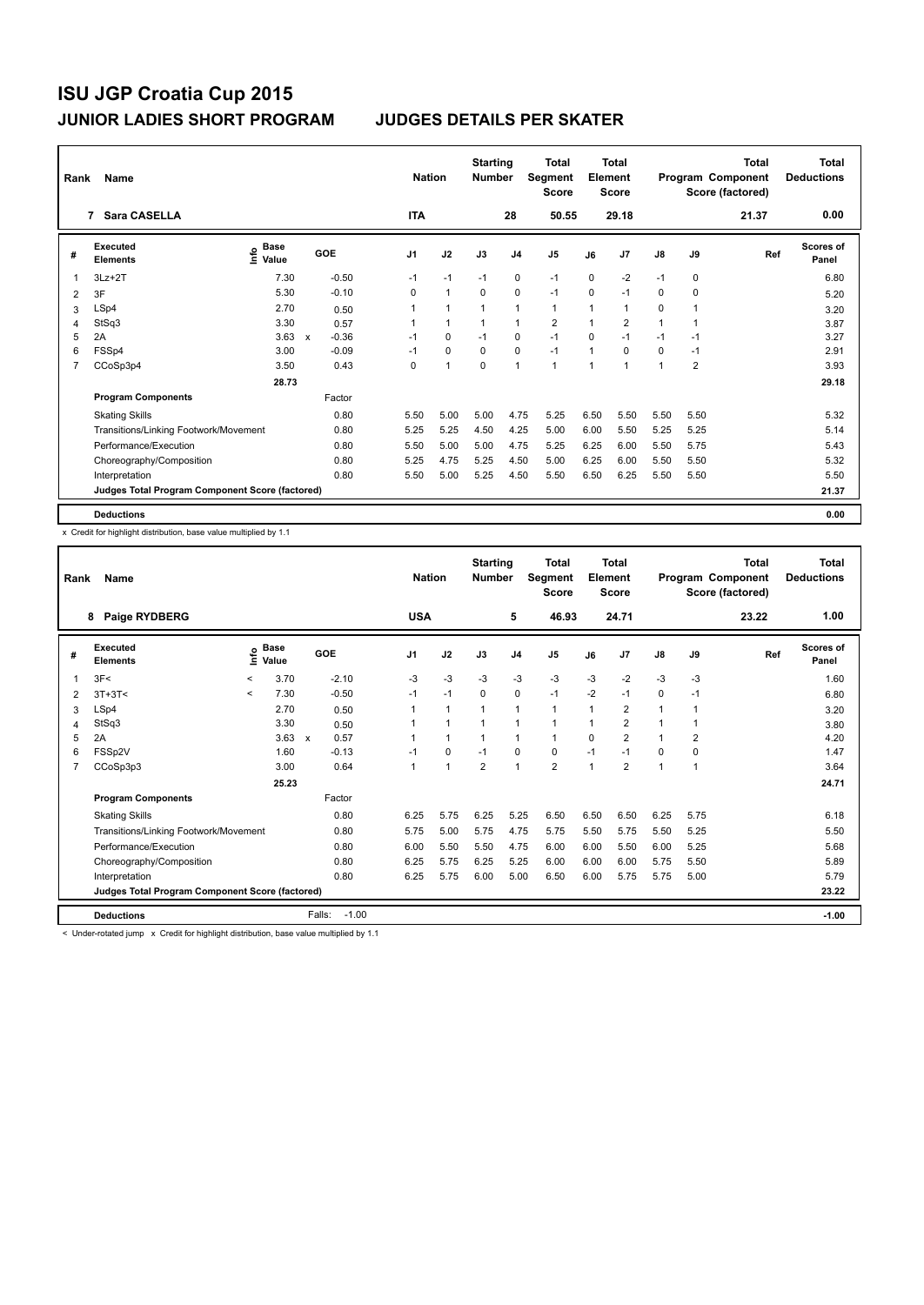| Rank           | <b>Name</b>                                     |                                    |         | <b>Nation</b>  |              | <b>Starting</b><br><b>Number</b> |                | <b>Total</b><br><b>Segment</b><br><b>Score</b> |                | <b>Total</b><br>Element<br><b>Score</b> |                |                         | <b>Total</b><br>Program Component<br>Score (factored) | Total<br><b>Deductions</b> |
|----------------|-------------------------------------------------|------------------------------------|---------|----------------|--------------|----------------------------------|----------------|------------------------------------------------|----------------|-----------------------------------------|----------------|-------------------------|-------------------------------------------------------|----------------------------|
|                | <b>Matilda ALGOTSSON</b><br>9                   |                                    |         | <b>SWE</b>     |              |                                  | $\overline{7}$ | 45.73                                          |                | 23.95                                   |                |                         | 21.78                                                 | 0.00                       |
| #              | Executed<br><b>Elements</b>                     | <b>Base</b><br>$\frac{6}{5}$ Value | GOE     | J <sub>1</sub> | J2           | J3                               | J <sub>4</sub> | J <sub>5</sub>                                 | J6             | J7                                      | $\mathsf{J}8$  | J9                      | Ref                                                   | Scores of<br>Panel         |
| $\overline{1}$ | $3S+2T$                                         | 5.70                               | 0.00    | 0              | $\mathbf{1}$ | $\mathbf 0$                      | $\mathbf 0$    | 0                                              | 0              | $-1$                                    | 0              | 0                       |                                                       | 5.70                       |
| 2              | 2F                                              | 1.90                               | 0.26    | 1              | $\mathbf{1}$ | $\mathbf{1}$                     | $\mathbf{1}$   | $\mathbf{1}$                                   | 0              | 0                                       | $\mathbf{1}$   | $\overline{\mathbf{c}}$ |                                                       | 2.16                       |
| 3              | FSSp3V                                          | 1.80                               | $-0.01$ | $-2$           | $\mathbf 0$  | $-1$                             | $\mathbf{1}$   | $\mathbf 0$                                    | 0              | $\mathbf{1}$                            | 0              | $-1$                    |                                                       | 1.79                       |
| 4              | 2A                                              | 3.30                               | $-0.21$ | 0              | $-1$         | $\Omega$                         | $\mathbf 0$    | $\mathbf 0$                                    | $-1$           | $-3$                                    | 0              | $-1$                    |                                                       | 3.09                       |
| 5              | LSp4                                            | 2.70                               | 0.57    | 1              | $\mathbf{1}$ | $\mathbf{1}$                     | $\overline{2}$ | $\mathbf{1}$                                   | $\overline{1}$ | 1                                       | $\overline{2}$ | 1                       |                                                       | 3.27                       |
| 6              | StSq3                                           | 3.30                               | 0.50    | 1              | $\mathbf 0$  | $\mathbf{1}$                     | $\mathbf{1}$   | $\mathbf{1}$                                   | $\mathbf{1}$   | $\overline{1}$                          | $\mathbf{1}$   | $\overline{2}$          |                                                       | 3.80                       |
| $\overline{7}$ | CCoSp3p4                                        | 3.50                               | 0.64    | 1              | 1            | $\overline{2}$                   | $\overline{2}$ | $\blacktriangleleft$                           | $\overline{1}$ | $\overline{2}$                          | 1              | 1                       |                                                       | 4.14                       |
|                |                                                 | 22.20                              |         |                |              |                                  |                |                                                |                |                                         |                |                         |                                                       | 23.95                      |
|                | <b>Program Components</b>                       |                                    | Factor  |                |              |                                  |                |                                                |                |                                         |                |                         |                                                       |                            |
|                | <b>Skating Skills</b>                           |                                    | 0.80    | 5.25           | 5.00         | 5.00                             | 5.50           | 5.50                                           | 5.50           | 4.50                                    | 6.00           | 5.75                    |                                                       | 5.36                       |
|                | Transitions/Linking Footwork/Movement           |                                    | 0.80    | 5.50           | 5.25         | 4.25                             | 5.25           | 5.00                                           | 5.25           | 5.75                                    | 5.75           | 5.50                    |                                                       | 5.36                       |
|                | Performance/Execution                           |                                    | 0.80    | 5.25           | 5.25         | 5.00                             | 5.25           | 5.50                                           | 5.75           | 6.00                                    | 6.00           | 5.75                    |                                                       | 5.54                       |
|                | Choreography/Composition                        |                                    | 0.80    | 5.50           | 5.00         | 5.25                             | 5.50           | 5.25                                           | 5.50           | 5.75                                    | 5.75           | 5.75                    |                                                       | 5.50                       |
|                | Interpretation                                  |                                    | 0.80    | 5.50           | 5.25         | 5.00                             | 5.25           | 5.75                                           | 5.25           | 6.00                                    | 5.75           | 5.50                    |                                                       | 5.46                       |
|                | Judges Total Program Component Score (factored) |                                    |         |                |              |                                  |                |                                                |                |                                         |                |                         |                                                       | 21.78                      |
|                | <b>Deductions</b>                               |                                    |         |                |              |                                  |                |                                                |                |                                         |                |                         |                                                       | 0.00                       |
|                |                                                 |                                    |         |                |              | <b>Starting</b>                  |                | Total                                          |                | <b>Total</b>                            |                |                         | <b>Total</b>                                          | <b>Total</b>               |

| Rank        | Name                                            |      |                      |              |                | <b>Nation</b>  | <b>Starting</b><br><b>Number</b> |                | Total<br>Segment<br><b>Score</b> |                | Total<br>Element<br><b>Score</b> |                      |      | Total<br>Program Component<br>Score (factored) | Total<br><b>Deductions</b> |
|-------------|-------------------------------------------------|------|----------------------|--------------|----------------|----------------|----------------------------------|----------------|----------------------------------|----------------|----------------------------------|----------------------|------|------------------------------------------------|----------------------------|
|             | <b>Sarah NUNEZ</b><br>10                        |      |                      |              | <b>USA</b>     |                |                                  | 3              | 44.22                            |                | 22.91                            |                      |      | 21.31                                          | 0.00                       |
| #           | Executed<br><b>Elements</b>                     | lnfo | <b>Base</b><br>Value | GOE          | J <sub>1</sub> | J2             | J3                               | J <sub>4</sub> | J <sub>5</sub>                   | J6             | J7                               | $\mathsf{J}8$        | J9   | Ref                                            | <b>Scores of</b><br>Panel  |
| $\mathbf 1$ | 2Lz+COMBO                                       |      | 2.10                 | $-0.90$      | $-3$           | $-3$           | $-3$                             | $-3$           | $-3$                             | $-3$           | $-3$                             | $-3$                 | $-3$ |                                                | 1.20                       |
| 2           | 3F                                              |      | 5.30                 | 0.50         | 0              | $\overline{2}$ | $\mathbf 0$                      | $\overline{1}$ | $\mathbf 0$                      | $\overline{2}$ | 0                                | $\mathbf{1}$         | 1    |                                                | 5.80                       |
| 3           | FSSp4                                           |      | 3.00                 | 0.50         | 1              | $\overline{1}$ | 1                                | $\overline{1}$ | $\mathbf{1}$                     | $\overline{2}$ |                                  | $\mathbf{1}$         | 1    |                                                | 3.50                       |
| 4           | CCoSp3p3                                        |      | 3.00                 | 0.29         | 1              | $\mathbf{1}$   | 0                                | 0              | 0                                | $\mathbf{1}$   |                                  | 0                    | 2    |                                                | 3.29                       |
| 5           | 2A                                              |      | 3.63                 | $-0.57$<br>X | $-1$           | $-1$           | $-2$                             | $-1$           | $-1$                             | $-1$           | $-2$                             | $-1$                 | $-1$ |                                                | 3.06                       |
| 6           | LSp2                                            |      | 1.90                 | 0.43         | 1              | 0              | 1                                | $\overline{1}$ | $\mathbf{1}$                     | $\mathbf{1}$   | $-1$                             | $\mathbf{1}$         | 1    |                                                | 2.33                       |
| 7           | StSq3                                           |      | 3.30                 | 0.43         | 1              | 1              | 0                                | 0              | 1                                | 1              |                                  | $\blacktriangleleft$ | 2    |                                                | 3.73                       |
|             |                                                 |      | 22.23                |              |                |                |                                  |                |                                  |                |                                  |                      |      |                                                | 22.91                      |
|             | <b>Program Components</b>                       |      |                      | Factor       |                |                |                                  |                |                                  |                |                                  |                      |      |                                                |                            |
|             | <b>Skating Skills</b>                           |      |                      | 0.80         | 5.25           | 5.75           | 4.75                             | 5.00           | 5.75                             | 7.00           | 5.75                             | 5.50                 | 6.50 |                                                | 5.64                       |
|             | Transitions/Linking Footwork/Movement           |      |                      | 0.80         | 4.50           | 5.75           | 4.75                             | 4.75           | 4.50                             | 5.00           | 5.00                             | 4.00                 | 5.75 |                                                | 4.89                       |
|             | Performance/Execution                           |      |                      | 0.80         | 5.25           | 5.50           | 4.50                             | 4.50           | 5.25                             | 6.00           | 5.25                             | 5.00                 | 6.25 |                                                | 5.25                       |
|             | Choreography/Composition                        |      |                      | 0.80         | 4.75           | 6.00           | 5.00                             | 4.75           | 5.00                             | 6.75           | 5.50                             | 5.00                 | 6.25 |                                                | 5.36                       |
|             | Interpretation                                  |      |                      | 0.80         | 5.50           | 6.00           | 4.75                             | 4.50           | 5.50                             | 6.00           | 5.50                             | 5.25                 | 6.00 |                                                | 5.50                       |
|             | Judges Total Program Component Score (factored) |      |                      |              |                |                |                                  |                |                                  |                |                                  |                      |      |                                                | 21.31                      |
|             | <b>Deductions</b>                               |      |                      |              |                |                |                                  |                |                                  |                |                                  |                      |      |                                                | 0.00                       |

x Credit for highlight distribution, base value multiplied by 1.1 ! Not clear edge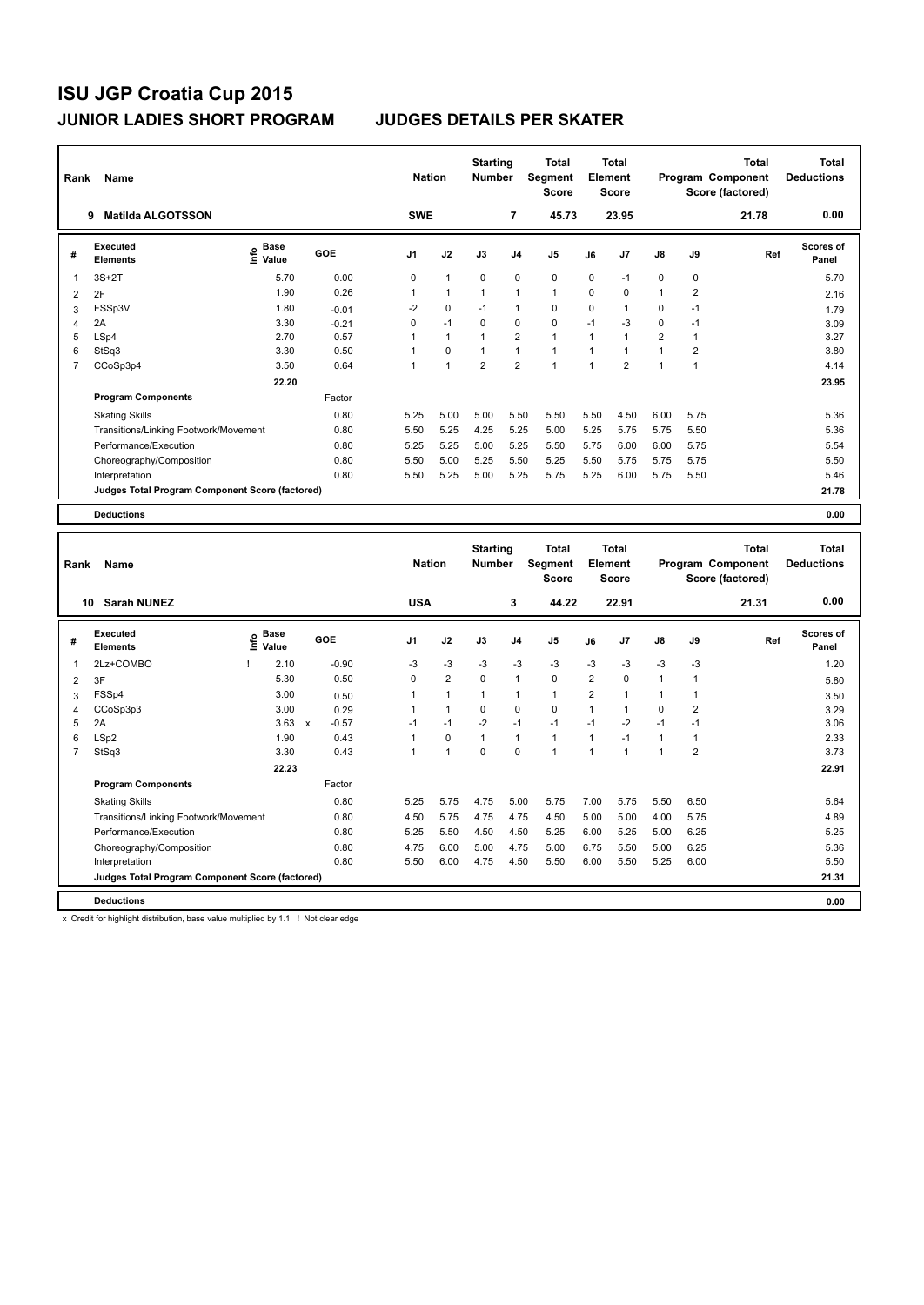| Rank           | Name                                            |                                    |                           |         |                | <b>Nation</b>  | <b>Starting</b><br><b>Number</b> |                | Total<br>Segment<br><b>Score</b> |          | <b>Total</b><br>Element<br><b>Score</b> |               |      | <b>Total</b><br>Program Component<br>Score (factored) | <b>Total</b><br><b>Deductions</b> |
|----------------|-------------------------------------------------|------------------------------------|---------------------------|---------|----------------|----------------|----------------------------------|----------------|----------------------------------|----------|-----------------------------------------|---------------|------|-------------------------------------------------------|-----------------------------------|
| 11             | Michaela-Lucie HANZLIKOVA                       |                                    |                           |         | <b>CZE</b>     |                |                                  | 24             | 42.79                            |          | 24.10                                   |               |      | 18.69                                                 | 0.00                              |
| #              | Executed<br><b>Elements</b>                     | <b>Base</b><br>$\frac{6}{5}$ Value |                           | GOE     | J <sub>1</sub> | J2             | J3                               | J <sub>4</sub> | J <sub>5</sub>                   | J6       | J7                                      | $\mathsf{J}8$ | J9   | Ref                                                   | Scores of<br>Panel                |
| $\mathbf 1$    | FSSp4                                           | 3.00                               |                           | $-0.04$ | $-1$           | 0              | 0                                | 0              | $-1$                             | 1        | 0                                       | 0             | 0    |                                                       | 2.96                              |
| 2              | 2A                                              | 3.30                               |                           | 0.07    | $\Omega$       | $\mathbf{1}$   | $\Omega$                         | $\mathbf 0$    | $\mathbf 0$                      | 0        | 0                                       | 1             | 0    |                                                       | 3.37                              |
| 3              | StSq2                                           | 2.60                               |                           | 0.21    |                | 1              | 0                                | 0              | 0                                | 1        | 0                                       | 1             | -1   |                                                       | 2.81                              |
| 4              | $3S+2T$                                         | 6.27                               | $\mathbf{x}$              | 0.00    | 0              | $\overline{1}$ | $\mathbf 0$                      | $\mathbf 0$    | $\mathbf 0$                      | $\Omega$ | 0                                       | 0             | 0    |                                                       | 6.27                              |
| 5              | LSp4                                            | 2.70                               |                           | 0.07    | $\Omega$       | 1              | $\Omega$                         | $\Omega$       | $\Omega$                         | $\Omega$ | 0                                       | $\mathbf 1$   | 0    |                                                       | 2.77                              |
| 6              | 2F                                              | 2.09                               | $\boldsymbol{\mathsf{x}}$ | 0.26    |                | $\overline{1}$ |                                  | $\mathbf 0$    | $\mathbf 0$                      | 1        | $\overline{2}$                          | $\mathbf 1$   | 1    |                                                       | 2.35                              |
| $\overline{7}$ | CCoSp3p4                                        | 3.50                               |                           | 0.07    | 0              | 1              | $\mathbf 0$                      | $\mathbf 0$    | $\mathbf 0$                      | $\Omega$ | 0                                       | 1             | 0    |                                                       | 3.57                              |
|                |                                                 | 23.46                              |                           |         |                |                |                                  |                |                                  |          |                                         |               |      |                                                       | 24.10                             |
|                | <b>Program Components</b>                       |                                    |                           | Factor  |                |                |                                  |                |                                  |          |                                         |               |      |                                                       |                                   |
|                | <b>Skating Skills</b>                           |                                    |                           | 0.80    | 4.50           | 5.00           | 4.75                             | 4.00           | 4.75                             | 5.50     | 5.00                                    | 5.75          | 4.25 |                                                       | 4.82                              |
|                | Transitions/Linking Footwork/Movement           |                                    |                           | 0.80    | 4.50           | 4.75           | 4.25                             | 3.75           | 4.50                             | 5.00     | 4.50                                    | 5.50          | 4.25 |                                                       | 4.54                              |
|                | Performance/Execution                           |                                    |                           | 0.80    | 4.75           | 5.00           | 4.75                             | 4.00           | 5.00                             | 5.50     | 4.75                                    | 5.50          | 4.00 |                                                       | 4.82                              |
|                | Choreography/Composition                        |                                    |                           | 0.80    | 4.75           | 4.75           | 4.25                             | 3.75           | 4.50                             | 5.50     | 4.25                                    | 5.25          | 3.50 |                                                       | 4.50                              |
|                | Interpretation                                  |                                    |                           | 0.80    | 4.75           | 5.25           | 4.50                             | 4.00           | 4.75                             | 5.75     | 4.25                                    | 5.25          | 3.75 |                                                       | 4.68                              |
|                | Judges Total Program Component Score (factored) |                                    |                           |         |                |                |                                  |                |                                  |          |                                         |               |      |                                                       | 18.69                             |
|                | <b>Deductions</b>                               |                                    |                           |         |                |                |                                  |                |                                  |          |                                         |               |      |                                                       | 0.00                              |

x Credit for highlight distribution, base value multiplied by 1.1

| Rank | Name                                            |                                  |                   | <b>Nation</b>  |                      | <b>Starting</b><br><b>Number</b> |                | <b>Total</b><br>Segment<br><b>Score</b> |                | Total<br>Element<br><b>Score</b> |                |              | <b>Total</b><br>Program Component<br>Score (factored) | <b>Total</b><br><b>Deductions</b> |
|------|-------------------------------------------------|----------------------------------|-------------------|----------------|----------------------|----------------------------------|----------------|-----------------------------------------|----------------|----------------------------------|----------------|--------------|-------------------------------------------------------|-----------------------------------|
| 12   | <b>Maria-Katharina HERCEG</b>                   |                                  |                   | <b>GER</b>     |                      |                                  | 6              | 42.74                                   |                | 22.25                            |                |              | 21.49                                                 | 1.00                              |
| #    | Executed<br><b>Elements</b>                     | <b>Base</b><br>e Base<br>⊆ Value | GOE               | J1             | J2                   | J3                               | J <sub>4</sub> | J <sub>5</sub>                          | J6             | J <sub>7</sub>                   | J8             | J9           | Ref                                                   | <b>Scores of</b><br>Panel         |
| 1    | 3T+COMBO                                        | 4.30                             | $-2.10$           | $-3$           | $-3$                 | $-3$                             | $-3$           | $-3$                                    | $-3$           | $-3$                             | $-3$           | $-3$         |                                                       | 2.20                              |
| 2    | 2F                                              | 1.90                             | 0.21              |                | $\mathbf{1}$         | 1                                | 0              | 0                                       | $\mathbf 0$    | $\mathbf{1}$                     | $\mathbf{1}$   | 1            |                                                       | 2.11                              |
| 3    | FSSp3                                           | 2.60                             | 0.21              |                | $\blacktriangleleft$ | $\Omega$                         | $\mathbf 0$    | 0                                       | 0              | 1                                | $\mathbf{1}$   | $-1$         |                                                       | 2.81                              |
| 4    | StSq3                                           | 3.30                             | 0.57              |                | $\mathbf{1}$         | 1                                | 1              | 1                                       | 1              | 2                                | $\overline{2}$ | 1            |                                                       | 3.87                              |
| 5    | 2A                                              | $3.63 \times$                    | 0.79              | $\overline{2}$ | $\overline{2}$       |                                  | 1              | $\blacktriangleleft$                    | $\overline{2}$ | $\overline{2}$                   | $\overline{2}$ | 1            |                                                       | 4.42                              |
| 6    | LSp4                                            | 2.70                             | 0.07              |                | $\blacktriangleleft$ | $\Omega$                         | $\Omega$       | $\Omega$                                | $\Omega$       | $\Omega$                         | 0              | $\Omega$     |                                                       | 2.77                              |
| 7    | CCoSp3p4                                        | 3.50                             | 0.57              |                | $\blacktriangleleft$ | $\overline{2}$                   | $\overline{1}$ | 1                                       | $\mathbf 1$    | $\Omega$                         | $\overline{2}$ | $\mathbf{1}$ |                                                       | 4.07                              |
|      |                                                 | 21.93                            |                   |                |                      |                                  |                |                                         |                |                                  |                |              |                                                       | 22.25                             |
|      | <b>Program Components</b>                       |                                  | Factor            |                |                      |                                  |                |                                         |                |                                  |                |              |                                                       |                                   |
|      | <b>Skating Skills</b>                           |                                  | 0.80              | 5.00           | 5.50                 | 5.75                             | 4.50           | 5.50                                    | 6.75           | 6.00                             | 6.50           | 4.50         |                                                       | 5.54                              |
|      | Transitions/Linking Footwork/Movement           |                                  | 0.80              | 5.00           | 5.75                 | 4.75                             | 4.25           | 4.75                                    | 5.75           | 5.50                             | 6.00           | 4.25         |                                                       | 5.11                              |
|      | Performance/Execution                           |                                  | 0.80              | 5.00           | 5.50                 | 5.00                             | 4.50           | 4.75                                    | 6.00           | 5.50                             | 6.25           | 4.50         |                                                       | 5.18                              |
|      | Choreography/Composition                        |                                  | 0.80              | 5.25           | 5.50                 | 5.50                             | 4.50           | 5.00                                    | 6.50           | 5.75                             | 6.50           | 5.00         |                                                       | 5.50                              |
|      | Interpretation                                  |                                  | 0.80              | 5.25           | 5.75                 | 5.25                             | 4.50           | 5.25                                    | 5.75           | 6.00                             | 6.25           | 5.50         |                                                       | 5.54                              |
|      | Judges Total Program Component Score (factored) |                                  |                   |                |                      |                                  |                |                                         |                |                                  |                |              |                                                       | 21.49                             |
|      | <b>Deductions</b>                               |                                  | Falls:<br>$-1.00$ |                |                      |                                  |                |                                         |                |                                  |                |              |                                                       | $-1.00$                           |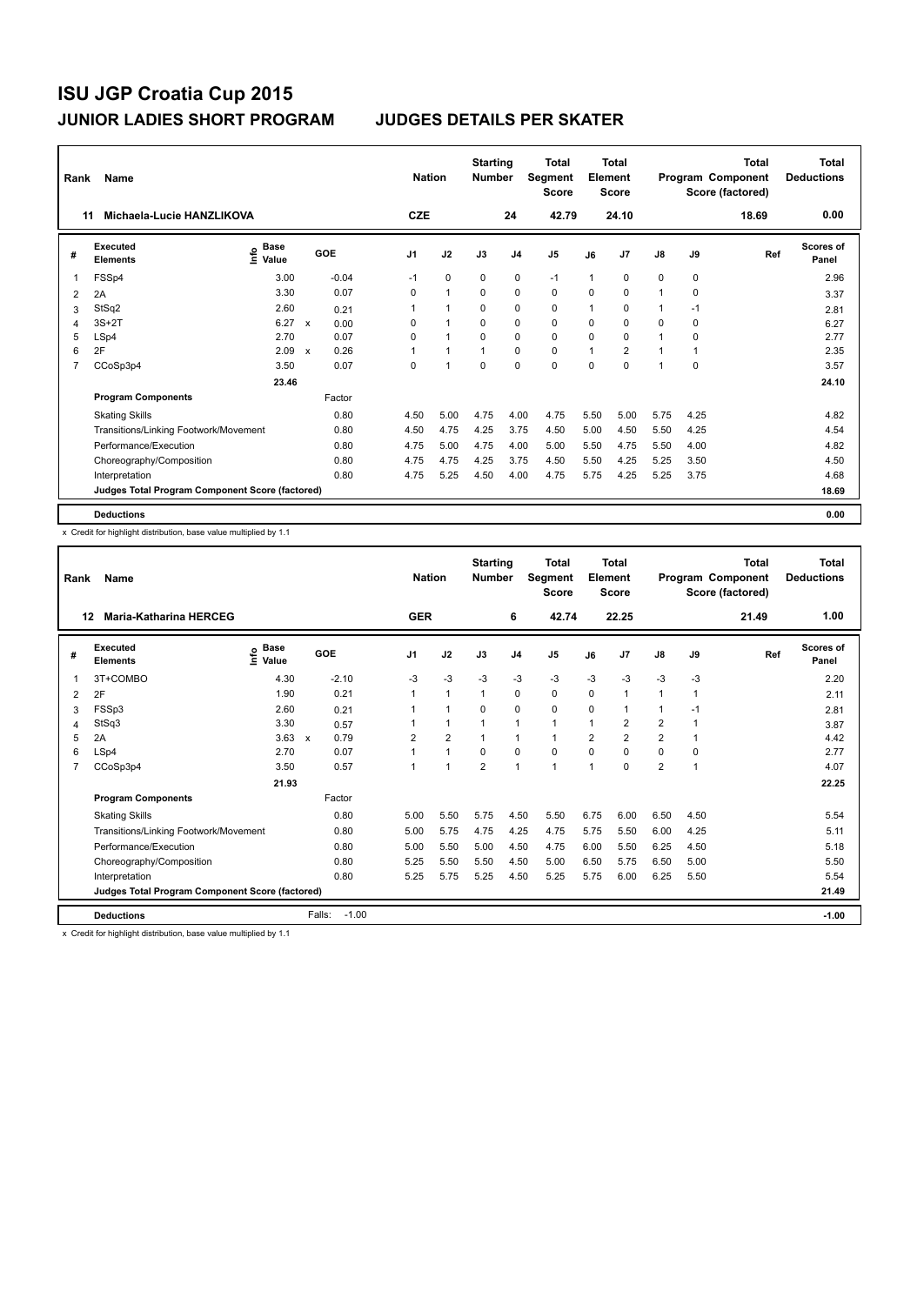| Rank           | Name                                            |                                  |       |              |      |                | <b>Nation</b>  | <b>Starting</b><br><b>Number</b> |                | Total<br>Segment<br><b>Score</b> |                | <b>Total</b><br>Element<br><b>Score</b> |                |                | <b>Total</b><br>Program Component<br>Score (factored) | <b>Total</b><br><b>Deductions</b> |
|----------------|-------------------------------------------------|----------------------------------|-------|--------------|------|----------------|----------------|----------------------------------|----------------|----------------------------------|----------------|-----------------------------------------|----------------|----------------|-------------------------------------------------------|-----------------------------------|
|                | <b>Lara ROTH</b><br>13                          |                                  |       |              |      | <b>AUT</b>     |                |                                  | $\mathbf{1}$   | 39.90                            |                | 20.89                                   |                |                | 19.01                                                 | 0.00                              |
| #              | Executed<br><b>Elements</b>                     | <b>Base</b><br>e Base<br>⊆ Value |       | GOE          |      | J <sub>1</sub> | J2             | J3                               | J <sub>4</sub> | J <sub>5</sub>                   | J6             | J7                                      | $\mathsf{J}8$  | J9             | Ref                                                   | Scores of<br>Panel                |
| 1              | $3T+2T$                                         |                                  | 5.60  |              | 0.90 | 1              | $\overline{1}$ | $\overline{1}$                   | $\pmb{0}$      | $\mathbf{1}$                     | $\mathbf{1}$   | $\overline{2}$                          | $\overline{2}$ | $\overline{2}$ |                                                       | 6.50                              |
| 2              | 2F                                              |                                  | 1.90  |              | 0.21 |                | $\overline{1}$ | $\overline{1}$                   | $\mathbf 0$    | $\mathbf{1}$                     | $\Omega$       | $\mathbf 0$                             | $\mathbf{1}$   |                |                                                       | 2.11                              |
| 3              | FSSp4                                           |                                  | 3.00  |              | 0.21 |                | 0              | $\overline{1}$                   | 0              | 0                                | 0              | 1                                       | 1              | 0              |                                                       | 3.21                              |
| 4              | LSp3                                            |                                  | 2.40  |              | 0.50 |                | $\overline{1}$ | $\overline{1}$                   | $\mathbf 0$    | $\mathbf{1}$                     | $\overline{2}$ | 1                                       | 1              |                |                                                       | 2.90                              |
| 5              | $A^*$                                           | $\star$                          | 0.00  | $\mathsf{x}$ | 0.00 |                |                |                                  |                |                                  |                |                                         |                |                |                                                       | 0.00                              |
| 6              | CCoSp3p4                                        |                                  | 3.50  |              | 0.00 | 0              | $\mathbf{1}$   | 0                                | $\mathbf 0$    | 0                                | $\Omega$       | 0                                       | 0              | 0              |                                                       | 3.50                              |
| $\overline{7}$ | StSq2                                           |                                  | 2.60  |              | 0.07 | 0              | $\mathbf 0$    | $\mathbf 0$                      | $\mathbf 0$    | 0                                | $\mathbf{1}$   | 1                                       | $\Omega$       | 0              |                                                       | 2.67                              |
|                |                                                 |                                  | 19.00 |              |      |                |                |                                  |                |                                  |                |                                         |                |                |                                                       | 20.89                             |
|                | <b>Program Components</b>                       |                                  |       | Factor       |      |                |                |                                  |                |                                  |                |                                         |                |                |                                                       |                                   |
|                | <b>Skating Skills</b>                           |                                  |       |              | 0.80 | 5.00           | 5.25           | 5.00                             | 4.25           | 5.25                             | 6.25           | 5.00                                    | 5.25           | 4.75           |                                                       | 5.07                              |
|                | Transitions/Linking Footwork/Movement           |                                  |       |              | 0.80 | 4.50           | 5.25           | 4.50                             | 3.75           | 4.25                             | 5.50           | 4.50                                    | 4.25           | 4.50           |                                                       | 4.54                              |
|                | Performance/Execution                           |                                  |       |              | 0.80 | 5.00           | 4.75           | 4.00                             | 3.75           | 4.75                             | 5.25           | 5.00                                    | 5.25           | 5.00           |                                                       | 4.82                              |
|                | Choreography/Composition                        |                                  |       |              | 0.80 | 5.00           | 5.00           | 4.75                             | 3.75           | 4.50                             | 5.75           | 5.00                                    | 4.50           | 4.50           |                                                       | 4.75                              |
|                | Interpretation                                  |                                  |       |              | 0.80 | 4.50           | 5.00           | 4.00                             | 3.50           | 4.50                             | 5.25           | 4.50                                    | 4.75           | 4.75           |                                                       | 4.57                              |
|                | Judges Total Program Component Score (factored) |                                  |       |              |      |                |                |                                  |                |                                  |                |                                         |                |                |                                                       | 19.01                             |
|                | <b>Deductions</b>                               |                                  |       |              |      |                |                |                                  |                |                                  |                |                                         |                |                |                                                       | 0.00                              |

\* Invalid element x Credit for highlight distribution, base value multiplied by 1.1

| Rank           | <b>Name</b>                                     |         |                                     |                           |                   | <b>Nation</b> |             | <b>Starting</b><br><b>Number</b> |                | <b>Total</b><br>Segment<br><b>Score</b> |                | <b>Total</b><br>Element<br><b>Score</b> |               |             | <b>Total</b><br>Program Component<br>Score (factored) | <b>Total</b><br><b>Deductions</b> |
|----------------|-------------------------------------------------|---------|-------------------------------------|---------------------------|-------------------|---------------|-------------|----------------------------------|----------------|-----------------------------------------|----------------|-----------------------------------------|---------------|-------------|-------------------------------------------------------|-----------------------------------|
|                | <b>Karoliina LUHTONEN</b><br>14                 |         |                                     |                           |                   | <b>FIN</b>    |             |                                  | 19             | 39.20                                   |                | 20.58                                   |               |             | 19.62                                                 | 1.00                              |
| #              | Executed<br><b>Elements</b>                     |         | $\sum_{k=1}^{\infty}$ Pase<br>Value |                           | GOE               | J1            | J2          | J3                               | J <sub>4</sub> | J <sub>5</sub>                          | J6             | J7                                      | $\mathsf{J}8$ | J9          | Ref                                                   | <b>Scores of</b><br>Panel         |
|                | $3Lz<+2T$                                       | $\prec$ | 5.50                                |                           | $-1.00$           | $-1$          | $-2$        | $-1$                             | $-2$           | $-2$                                    | $-1$           | $-1$                                    | $-1$          | $-2$        |                                                       | 4.50                              |
| 2              | FSSp4                                           |         | 3.00                                |                           | 0.07              | 0             | $\mathbf 0$ | $\Omega$                         | $\mathbf 0$    | 0                                       | 0              | $\mathbf{1}$                            | $\mathbf{1}$  | 0           |                                                       | 3.07                              |
| 3              | LSp4                                            |         | 2.70                                |                           | 0.43              | 1             | $-2$        | $\mathbf{1}$                     | 1              | 0                                       | $\overline{2}$ | $\mathbf{1}$                            | 1             | 1           |                                                       | 3.13                              |
| 4              | 3F<                                             | $\prec$ | 4.07                                | $\boldsymbol{\mathsf{x}}$ | $-0.90$           | $-1$          | $-2$        | $-1$                             | $-1$           | $-2$                                    | $-1$           | $-1$                                    | $-1$          | $-2$        |                                                       | 3.17                              |
| 5              | 2A<<                                            | <<      | 1.21                                | $\mathbf{x}$              | $-0.60$           | $-3$          | $-3$        | $-3$                             | $-3$           | $-3$                                    | $-3$           | $-3$                                    | $-3$          | $-3$        |                                                       | 0.61                              |
| 6              | CCoSp3p4                                        |         | 3.50                                |                           | 0.00              | 0             | $\mathbf 0$ | 0                                | $\mathbf 0$    | 0                                       | 0              | $\Omega$                                | $\mathbf{1}$  | $\Omega$    |                                                       | 3.50                              |
| $\overline{7}$ | StSq2                                           |         | 2.60                                |                           | 0.00              | $\mathbf 0$   | $\mathbf 0$ | $\Omega$                         | $\mathbf 0$    | 0                                       | $\mathbf 0$    | 0                                       | 1             | $\mathbf 0$ |                                                       | 2.60                              |
|                |                                                 |         | 22.58                               |                           |                   |               |             |                                  |                |                                         |                |                                         |               |             |                                                       | 20.58                             |
|                | <b>Program Components</b>                       |         |                                     |                           | Factor            |               |             |                                  |                |                                         |                |                                         |               |             |                                                       |                                   |
|                | <b>Skating Skills</b>                           |         |                                     |                           | 0.80              | 5.00          | 4.50        | 5.00                             | 4.25           | 4.75                                    | 6.00           | 5.75                                    | 6.00          | 5.25        |                                                       | 5.18                              |
|                | Transitions/Linking Footwork/Movement           |         |                                     |                           | 0.80              | 5.00          | 4.25        | 4.25                             | 3.75           | 4.25                                    | 5.25           | 5.25                                    | 5.75          | 4.25        |                                                       | 4.64                              |
|                | Performance/Execution                           |         |                                     |                           | 0.80              | 5.25          | 4.25        | 4.50                             | 4.25           | 4.75                                    | 5.50           | 5.50                                    | 5.75          | 4.75        |                                                       | 4.93                              |
|                | Choreography/Composition                        |         |                                     |                           | 0.80              | 5.25          | 4.50        | 5.00                             | 4.25           | 4.75                                    | 5.75           | 5.00                                    | 5.50          | 4.75        |                                                       | 4.96                              |
|                | Interpretation                                  |         |                                     |                           | 0.80              | 5.50          | 4.00        | 4.75                             | 4.00           | 5.00                                    | 5.00           | 5.25                                    | 5.25          | 4.50        |                                                       | 4.82                              |
|                | Judges Total Program Component Score (factored) |         |                                     |                           |                   |               |             |                                  |                |                                         |                |                                         |               |             |                                                       | 19.62                             |
|                | <b>Deductions</b>                               |         |                                     |                           | Falls:<br>$-1.00$ |               |             |                                  |                |                                         |                |                                         |               |             |                                                       | $-1.00$                           |

< Under-rotated jump << Downgraded jump x Credit for highlight distribution, base value multiplied by 1.1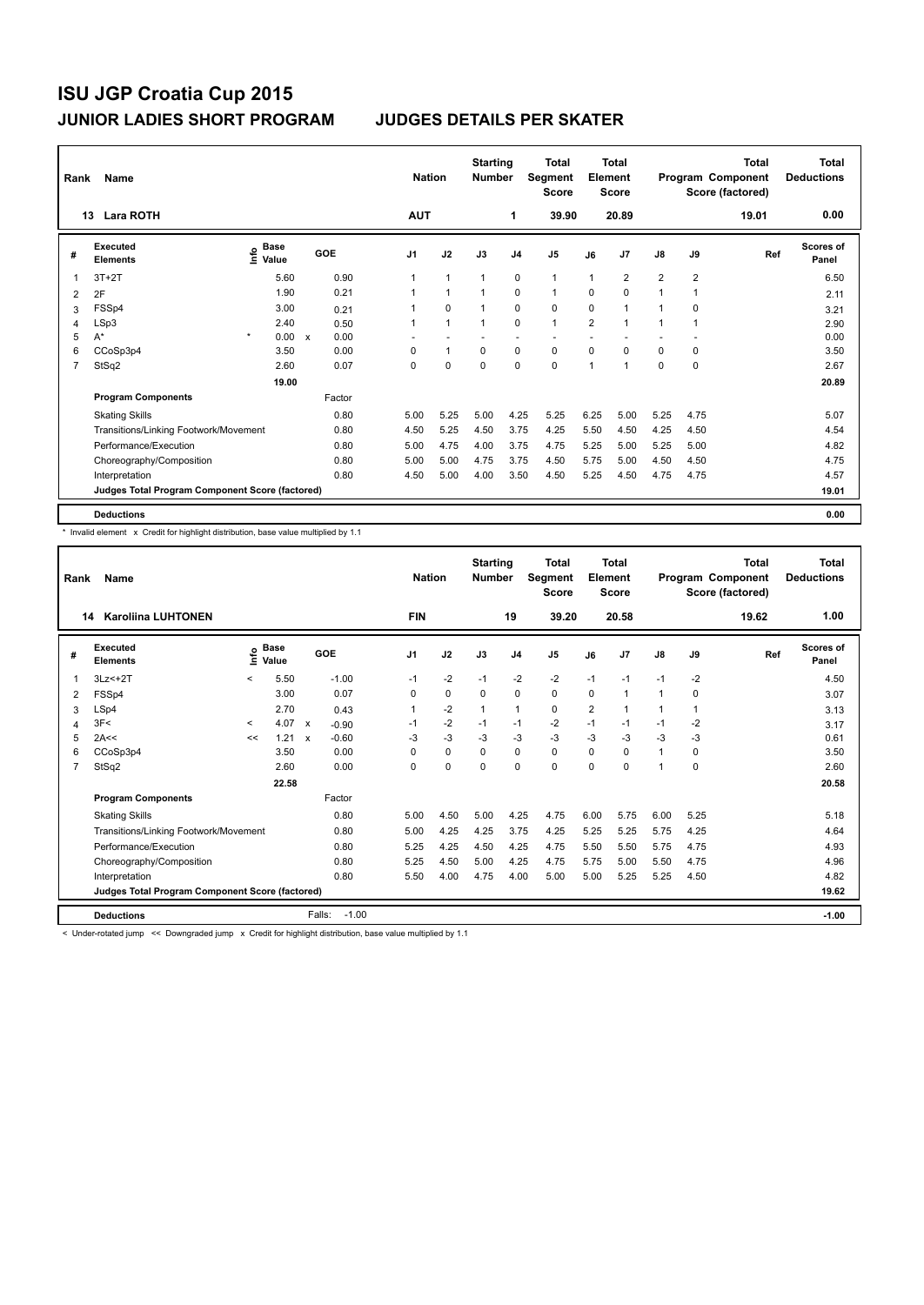| Rank | Name                                            |         |                      |                   | <b>Nation</b>  |                | <b>Starting</b><br><b>Number</b> |                | <b>Total</b><br>Segment<br><b>Score</b> |                | <b>Total</b><br>Element<br><b>Score</b> |               |          | <b>Total</b><br>Program Component<br>Score (factored) | Total<br><b>Deductions</b> |
|------|-------------------------------------------------|---------|----------------------|-------------------|----------------|----------------|----------------------------------|----------------|-----------------------------------------|----------------|-----------------------------------------|---------------|----------|-------------------------------------------------------|----------------------------|
|      | <b>Elif ERDEM</b><br>15                         |         |                      |                   | <b>TUR</b>     |                |                                  | 8              | 37.67                                   |                | 21.84                                   |               |          | 16.83                                                 | 1.00                       |
| #    | Executed<br><b>Elements</b>                     | ١nfo    | <b>Base</b><br>Value | GOE               | J <sub>1</sub> | J2             | J3                               | J <sub>4</sub> | J <sub>5</sub>                          | J6             | J <sub>7</sub>                          | $\mathsf{J}8$ | J9       | Ref                                                   | <b>Scores of</b><br>Panel  |
| 1    | 3F<                                             | $\,<\,$ | 3.70                 | $-2.10$           | $-3$           | $-3$           | $-3$                             | $-3$           | $-3$                                    | $-3$           | $-3$                                    | $-3$          | $-3$     |                                                       | 1.60                       |
| 2    | $3T+2T$                                         |         | 5.60                 | 0.00              | 0              | $\Omega$       | $\Omega$                         | $\mathbf 0$    | $\mathbf 0$                             | $\Omega$       | $-2$                                    | $\Omega$      | $\Omega$ |                                                       | 5.60                       |
| 3    | 2A                                              |         | 3.30                 | $-0.07$           | 0              | $-1$           | 0                                | 0              | $\mathbf 0$                             | $\Omega$       | $-2$                                    | $\Omega$      | 0        |                                                       | 3.23                       |
| 4    | LSp3                                            |         | 2.40                 | 0.43              | 1              | $\overline{2}$ | 1                                | 0              | $\mathbf{1}$                            | $\overline{1}$ | $\Omega$                                | 1             |          |                                                       | 2.83                       |
| 5    | CCoSp3p4                                        |         | 3.50                 | 0.00              | 0              | $\mathbf 0$    | 0                                | $\mathbf 0$    | $\mathbf 0$                             | 1              | $\Omega$                                | 0             | 0        |                                                       | 3.50                       |
| 6    | StSq1                                           |         | 1.80                 | 0.14              | 0              | $\mathbf 0$    | 0                                | $\mathbf 0$    | $\mathbf 0$                             | $\mathbf{1}$   | $\mathbf{1}$                            | 1             | $-1$     |                                                       | 1.94                       |
| 7    | FSSp4                                           |         | 3.00                 | 0.14              | 0              | 0              | 0                                | 0              | $\pmb{0}$                               | $\overline{1}$ | 1                                       | 0             | 1        |                                                       | 3.14                       |
|      |                                                 |         | 23.30                |                   |                |                |                                  |                |                                         |                |                                         |               |          |                                                       | 21.84                      |
|      | <b>Program Components</b>                       |         |                      | Factor            |                |                |                                  |                |                                         |                |                                         |               |          |                                                       |                            |
|      | <b>Skating Skills</b>                           |         |                      | 0.80              | 4.25           | 4.50           | 4.00                             | 3.50           | 4.25                                    | 4.75           | 3.75                                    | 4.50          | 4.50     |                                                       | 4.25                       |
|      | Transitions/Linking Footwork/Movement           |         |                      | 0.80              | 4.00           | 4.25           | 3.25                             | 3.00           | 3.50                                    | 5.00           | 4.00                                    | 4.50          | 4.50     |                                                       | 4.00                       |
|      | Performance/Execution                           |         |                      | 0.80              | 4.00           | 4.25           | 4.00                             | 3.25           | 4.00                                    | 5.50           | 3.75                                    | 5.25          | 4.50     |                                                       | 4.25                       |
|      | Choreography/Composition                        |         |                      | 0.80              | 4.25           | 4.50           | 3.50                             | 3.00           | 3.75                                    | 5.25           | 4.00                                    | 5.00          | 4.50     |                                                       | 4.21                       |
|      | Interpretation                                  |         |                      | 0.80              | 4.50           | 4.25           | 3.75                             | 3.00           | 4.00                                    | 5.75           | 3.75                                    | 5.25          | 4.75     |                                                       | 4.32                       |
|      | Judges Total Program Component Score (factored) |         |                      |                   |                |                |                                  |                |                                         |                |                                         |               |          |                                                       | 16.83                      |
|      | <b>Deductions</b>                               |         |                      | $-1.00$<br>Falls: |                |                |                                  |                |                                         |                |                                         |               |          |                                                       | $-1.00$                    |

< Under-rotated jump

| Rank           | <b>Name</b>                                     |         |                      |         | <b>Nation</b>  |          | <b>Starting</b><br><b>Number</b> |                | <b>Total</b><br>Segment<br><b>Score</b> |          | <b>Total</b><br>Element<br><b>Score</b> |               |      | <b>Total</b><br>Program Component<br>Score (factored) | <b>Total</b><br><b>Deductions</b> |
|----------------|-------------------------------------------------|---------|----------------------|---------|----------------|----------|----------------------------------|----------------|-----------------------------------------|----------|-----------------------------------------|---------------|------|-------------------------------------------------------|-----------------------------------|
|                | <b>Amanda STAN</b><br>16                        |         |                      |         | <b>ROU</b>     |          |                                  | 11             | 36.91                                   |          | 19.56                                   |               |      | 17.35                                                 | 0.00                              |
| #              | Executed<br><b>Elements</b>                     | lnfo    | <b>Base</b><br>Value | GOE     | J <sub>1</sub> | J2       | J3                               | J <sub>4</sub> | J5                                      | J6       | J7                                      | $\mathsf{J}8$ | J9   | Ref                                                   | <b>Scores of</b><br>Panel         |
| 1              | $3S+2T$                                         |         | 5.70                 | $-0.20$ | 0              | $-1$     | 0                                | 0              | 0                                       | $\Omega$ | $-2$                                    | $-1$          | 0    |                                                       | 5.50                              |
| 2              | 3Fe<                                            | e       | 3.20                 | $-1.80$ | $-3$           | $-2$     | $-3$                             | $-3$           | $-3$                                    | $-2$     | $-2$                                    | $-2$          | $-3$ |                                                       | 1.40                              |
| 3              | 2A<                                             | $\prec$ | 2.30                 | $-1.00$ | $-1$           | $-2$     | $-2$                             | $-2$           | $-2$                                    | $-2$     | $-2$                                    | $-2$          | $-2$ |                                                       | 1.30                              |
| 4              | CCoSp3p3                                        |         | 3.00                 | 0.29    | 0              | 1        | 1                                | 0              | $\mathbf{1}$                            | 0        | 1                                       | 1             | 0    |                                                       | 3.29                              |
| 5              | FSSp3V                                          |         | 1.80                 | 0.21    | $\Omega$       | $\Omega$ |                                  | $\Omega$       | 0                                       | 1        | 1                                       | $-1$          | 2    |                                                       | 2.01                              |
| 6              | StSq3                                           |         | 3.30                 | 0.00    | $\Omega$       | $\Omega$ | $\Omega$                         | $\Omega$       | 0                                       | 0        | 1                                       | 0             | 0    |                                                       | 3.30                              |
| $\overline{7}$ | LSp3                                            |         | 2.40                 | 0.36    | 1              | 1        | $\mathbf{1}$                     | $\mathbf{1}$   | 0                                       | $\Omega$ | 1                                       | 0             | 1    |                                                       | 2.76                              |
|                |                                                 |         | 21.70                |         |                |          |                                  |                |                                         |          |                                         |               |      |                                                       | 19.56                             |
|                | <b>Program Components</b>                       |         |                      | Factor  |                |          |                                  |                |                                         |          |                                         |               |      |                                                       |                                   |
|                | <b>Skating Skills</b>                           |         |                      | 0.80    | 4.00           | 4.25     | 4.75                             | 4.00           | 4.25                                    | 5.25     | 4.50                                    | 4.25          | 4.50 |                                                       | 4.36                              |
|                | Transitions/Linking Footwork/Movement           |         |                      | 0.80    | 4.25           | 4.25     | 4.50                             | 3.75           | 3.75                                    | 4.50     | 4.75                                    | 4.50          | 3.75 |                                                       | 4.21                              |
|                | Performance/Execution                           |         |                      | 0.80    | 4.25           | 4.00     | 4.75                             | 4.00           | 4.25                                    | 4.75     | 5.00                                    | 4.25          | 4.25 |                                                       | 4.36                              |
|                | Choreography/Composition                        |         |                      | 0.80    | 4.50           | 4.25     | 5.00                             | 4.25           | 4.00                                    | 5.00     | 5.00                                    | 4.00          | 4.00 |                                                       | 4.43                              |
|                | Interpretation                                  |         |                      | 0.80    | 4.50           | 4.25     | 4.75                             | 3.75           | 4.00                                    | 4.50     | 4.75                                    | 4.50          | 3.75 |                                                       | 4.32                              |
|                | Judges Total Program Component Score (factored) |         |                      |         |                |          |                                  |                |                                         |          |                                         |               |      |                                                       | 17.35                             |
|                | <b>Deductions</b>                               |         |                      |         |                |          |                                  |                |                                         |          |                                         |               |      |                                                       | 0.00                              |

< Under-rotated jump e Wrong edge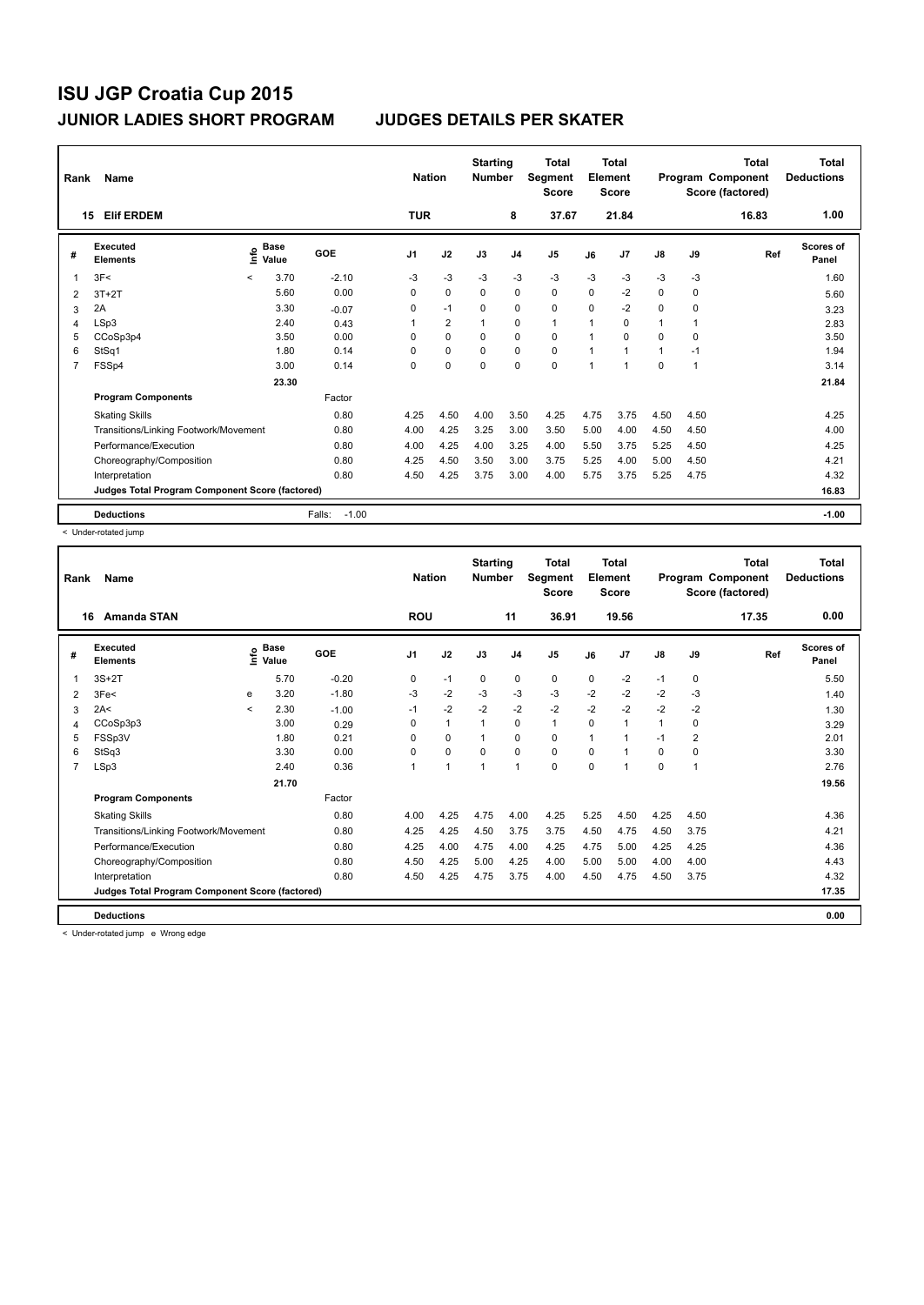| Rank                    | Name                                            |    |                                    |              |         |                | <b>Nation</b> | <b>Starting</b><br><b>Number</b> |                | Total<br>Segment<br><b>Score</b> |              | <b>Total</b><br>Element<br><b>Score</b> |               |                | <b>Total</b><br>Program Component<br>Score (factored) | <b>Total</b><br><b>Deductions</b> |
|-------------------------|-------------------------------------------------|----|------------------------------------|--------------|---------|----------------|---------------|----------------------------------|----------------|----------------------------------|--------------|-----------------------------------------|---------------|----------------|-------------------------------------------------------|-----------------------------------|
|                         | <b>Teodora MARKOVA</b><br>17                    |    |                                    |              |         | <b>BUL</b>     |               |                                  | 13             | 36.60                            |              | 19.30                                   |               |                | 17.30                                                 | 0.00                              |
| #                       | Executed<br><b>Elements</b>                     |    | <b>Base</b><br>$\frac{6}{5}$ Value | GOE          |         | J <sub>1</sub> | J2            | J3                               | J <sub>4</sub> | J <sub>5</sub>                   | J6           | J7                                      | $\mathsf{J}8$ | J9             | Ref                                                   | Scores of<br>Panel                |
| $\overline{\mathbf{1}}$ | 2A                                              |    | 3.30                               |              | $-0.43$ | $-1$           | $-1$          | $-1$                             | 0              | $-1$                             | $\Omega$     | $-2$                                    | $-1$          | $-1$           |                                                       | 2.87                              |
| 2                       | $3S < +2T$                                      | << | 2.20                               |              | $-0.57$ | -3             | $-3$          | $-3$                             | $-3$           | $-3$                             | $-2$         | $-2$                                    | $-3$          | -3             |                                                       | 1.63                              |
| 3                       | FSSp4                                           |    | 3.00                               |              | 0.29    | 0              | $\mathbf{1}$  | 1                                | 0              | $\mathbf 0$                      | 0            | 1                                       | 1             | 1              |                                                       | 3.29                              |
| 4                       | LSp4                                            |    | 2.70                               |              | 0.50    |                | $\mathbf{1}$  |                                  | $\mathbf 0$    | $\mathbf{1}$                     | 1            | 1                                       | 1             | $\overline{2}$ |                                                       | 3.20                              |
| 5                       | 2F                                              |    | 2.09                               | $\mathsf{x}$ | $-0.30$ | $-1$           | $-1$          | $-1$                             | $-1$           | $-2$                             | $-1$         | $-1$                                    | $-1$          | $-1$           |                                                       | 1.79                              |
| 6                       | StSq2                                           |    | 2.60                               |              | 0.21    | $\Omega$       | $\mathbf{1}$  | $\Omega$                         | $\mathbf 0$    | $\mathbf 0$                      | $\mathbf{1}$ | 1                                       | 0             |                |                                                       | 2.81                              |
| $\overline{7}$          | CCoSp3p4                                        |    | 3.50                               |              | 0.21    | 0              | 1             | $\mathbf 0$                      | $\mathbf 0$    | $\mathbf 0$                      | $\Omega$     | 1                                       | 1             | 1              |                                                       | 3.71                              |
|                         |                                                 |    | 19.39                              |              |         |                |               |                                  |                |                                  |              |                                         |               |                |                                                       | 19.30                             |
|                         | <b>Program Components</b>                       |    |                                    |              | Factor  |                |               |                                  |                |                                  |              |                                         |               |                |                                                       |                                   |
|                         | <b>Skating Skills</b>                           |    |                                    |              | 0.80    | 3.50           | 4.50          | 4.50                             | 3.75           | 4.25                             | 4.75         | 4.25                                    | 4.75          | 4.00           |                                                       | 4.29                              |
|                         | Transitions/Linking Footwork/Movement           |    |                                    |              | 0.80    | 3.50           | 4.25          | 4.00                             | 3.50           | 3.75                             | 5.25         | 5.25                                    | 4.75          | 4.25           |                                                       | 4.25                              |
|                         | Performance/Execution                           |    |                                    |              | 0.80    | 3.75           | 4.25          | 4.00                             | 3.75           | 4.25                             | 5.00         | 5.25                                    | 4.75          | 4.50           |                                                       | 4.36                              |
|                         | Choreography/Composition                        |    |                                    |              | 0.80    | 3.75           | 4.00          | 4.50                             | 4.00           | 4.00                             | 5.50         | 5.00                                    | 4.75          | 4.25           |                                                       | 4.36                              |
|                         | Interpretation                                  |    |                                    |              | 0.80    | 3.75           | 4.25          | 4.50                             | 3.50           | 4.25                             | 5.50         | 5.00                                    | 4.50          | 4.25           |                                                       | 4.36                              |
|                         | Judges Total Program Component Score (factored) |    |                                    |              |         |                |               |                                  |                |                                  |              |                                         |               |                |                                                       | 17.30                             |
|                         | <b>Deductions</b>                               |    |                                    |              |         |                |               |                                  |                |                                  |              |                                         |               |                |                                                       | 0.00                              |

< Under-rotated jump << Downgraded jump x Credit for highlight distribution, base value multiplied by 1.1 ! Not clear edge

| Rank<br>18     | Name<br><b>Minglu ZHAO</b>                      |         |                                           |                           |                   | <b>Nation</b><br><b>CHN</b> |                      | <b>Starting</b><br><b>Number</b> | 27             | Total<br>Segment<br><b>Score</b><br>36.19 |                | <b>Total</b><br>Element<br><b>Score</b><br>19.16 |      |             | <b>Total</b><br>Program Component<br>Score (factored)<br>18.03 | <b>Total</b><br><b>Deductions</b><br>1.00 |
|----------------|-------------------------------------------------|---------|-------------------------------------------|---------------------------|-------------------|-----------------------------|----------------------|----------------------------------|----------------|-------------------------------------------|----------------|--------------------------------------------------|------|-------------|----------------------------------------------------------------|-------------------------------------------|
| #              | Executed<br><b>Elements</b>                     |         | $\frac{e}{E}$ Base<br>$\frac{e}{E}$ Value |                           | GOE               | J <sub>1</sub>              | J2                   | J3                               | J <sub>4</sub> | J <sub>5</sub>                            | J6             | J7                                               | J8   | J9          | Ref                                                            | Scores of<br>Panel                        |
| 1              | 2F                                              |         | 1.90                                      |                           | $-0.04$           | 0                           | $\mathbf 0$          | $\mathbf 0$                      | $\mathbf 0$    | $-1$                                      | 0              | 0                                                | $-1$ | $\mathbf 0$ |                                                                | 1.86                                      |
| 2              | FSSp4                                           |         | 3.00                                      |                           | 0.14              | $-1$                        | 0                    | $\Omega$                         | $\mathbf{1}$   | 0                                         | 1              | 1                                                | 0    | 0           |                                                                | 3.14                                      |
| 3              | CCoSp3p3                                        |         | 3.00                                      |                           | 0.21              |                             | 1                    | $\Omega$                         | 0              | 0                                         |                |                                                  | 0    | 0           |                                                                | 3.21                                      |
| 4              | 3S<+COMBO                                       | $\prec$ | 3.41                                      | $\boldsymbol{\mathsf{x}}$ | $-2.10$           | $-3$                        | $-3$                 | $-3$                             | $-3$           | $-3$                                      | $-3$           | $-3$                                             | $-3$ | $-3$        |                                                                | 1.31                                      |
| 5              | 2A                                              |         | 3.63                                      | $\boldsymbol{\mathsf{x}}$ | 0.07              | 0                           | $\mathbf{1}$         | $\Omega$                         | 0              | $\mathbf 0$                               | $\Omega$       | 1                                                | 0    | $\mathbf 0$ |                                                                | 3.70                                      |
| 6              | StSq2                                           |         | 2.60                                      |                           | 0.14              |                             | $\blacktriangleleft$ | $\Omega$                         | 0              | $\mathbf{1}$                              | $\Omega$       | 0                                                | 0    | 0           |                                                                | 2.74                                      |
| $\overline{7}$ | LSp4                                            |         | 2.70                                      |                           | 0.50              |                             | $\overline{1}$       | $\mathbf 0$                      | $\mathbf{1}$   | $\blacktriangleleft$                      | $\overline{1}$ | 1                                                | 1    | 1           |                                                                | 3.20                                      |
|                |                                                 |         | 20.24                                     |                           |                   |                             |                      |                                  |                |                                           |                |                                                  |      |             |                                                                | 19.16                                     |
|                | <b>Program Components</b>                       |         |                                           |                           | Factor            |                             |                      |                                  |                |                                           |                |                                                  |      |             |                                                                |                                           |
|                | <b>Skating Skills</b>                           |         |                                           |                           | 0.80              | 4.50                        | 4.75                 | 4.75                             | 4.50           | 5.00                                      | 6.25           | 4.75                                             | 4.25 | 4.25        |                                                                | 4.64                                      |
|                | Transitions/Linking Footwork/Movement           |         |                                           |                           | 0.80              | 4.00                        | 4.25                 | 4.50                             | 4.00           | 4.50                                      | 5.75           | 5.00                                             | 4.25 | 3.75        |                                                                | 4.36                                      |
|                | Performance/Execution                           |         |                                           |                           | 0.80              | 3.75                        | 4.25                 | 4.75                             | 4.25           | 5.00                                      | 5.75           | 5.00                                             | 4.25 | 4.25        |                                                                | 4.54                                      |
|                | Choreography/Composition                        |         |                                           |                           | 0.80              | 4.00                        | 4.50                 | 5.00                             | 4.25           | 4.50                                      | 6.00           | 5.00                                             | 4.25 | 4.00        |                                                                | 4.50                                      |
|                | Interpretation                                  |         |                                           |                           | 0.80              | 4.25                        | 4.75                 | 4.75                             | 4.00           | 4.75                                      | 5.50           | 4.75                                             | 4.00 | 4.25        |                                                                | 4.50                                      |
|                | Judges Total Program Component Score (factored) |         |                                           |                           |                   |                             |                      |                                  |                |                                           |                |                                                  |      |             |                                                                | 18.03                                     |
|                | <b>Deductions</b>                               |         |                                           |                           | $-1.00$<br>Falls: |                             |                      |                                  |                |                                           |                |                                                  |      |             |                                                                | $-1.00$                                   |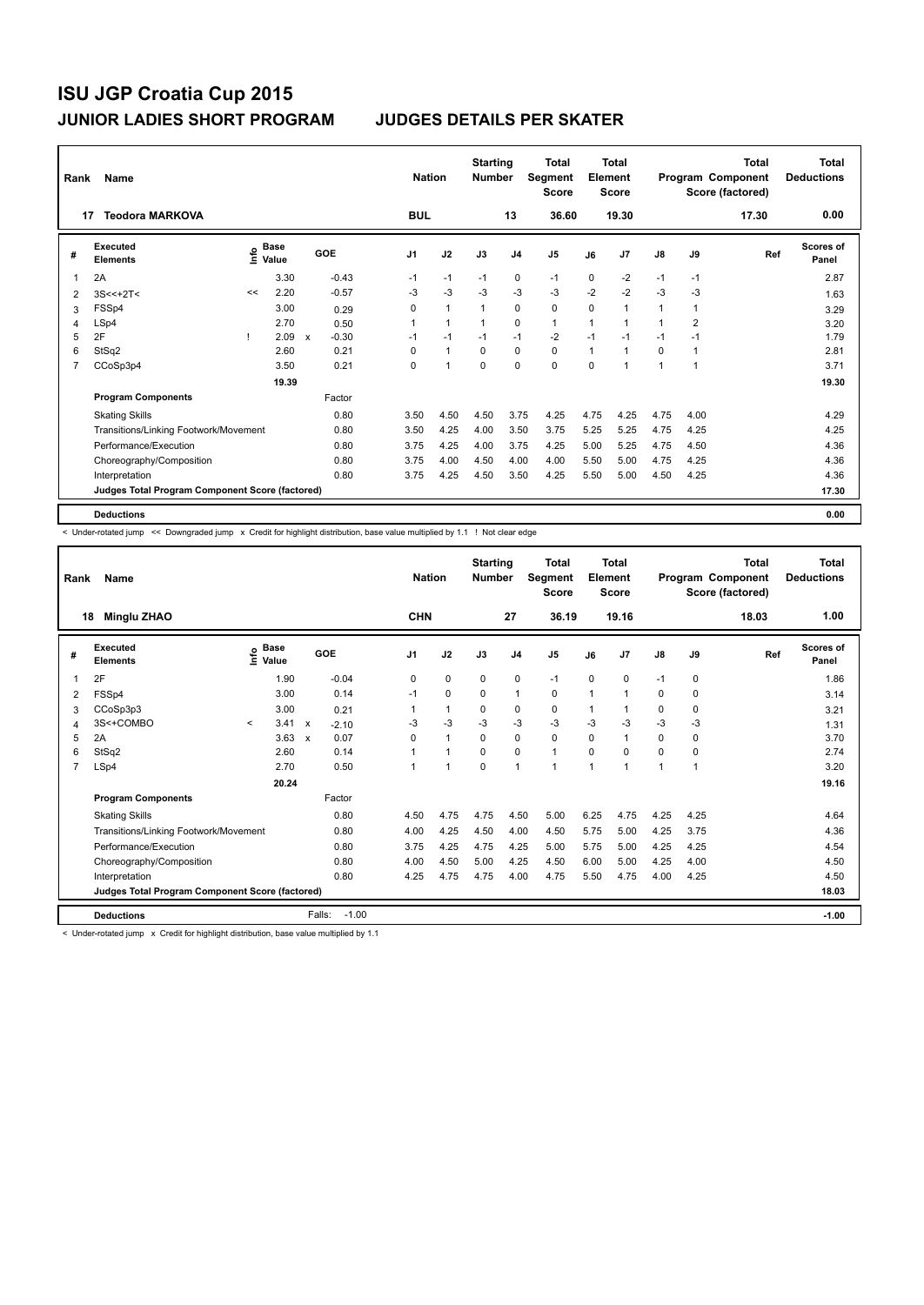| Rank | Name                                            |                              |                           |                   | <b>Nation</b>  |                | <b>Starting</b><br><b>Number</b> |                | Total<br>Segment<br><b>Score</b> |              | <b>Total</b><br>Element<br><b>Score</b> |          |                | <b>Total</b><br>Program Component<br>Score (factored) | <b>Total</b><br><b>Deductions</b> |
|------|-------------------------------------------------|------------------------------|---------------------------|-------------------|----------------|----------------|----------------------------------|----------------|----------------------------------|--------------|-----------------------------------------|----------|----------------|-------------------------------------------------------|-----------------------------------|
| 19   | <b>Nina LETENAYOVA</b>                          |                              |                           |                   | <b>SVK</b>     |                |                                  | 30             | 31.41                            |              | 16.40                                   |          |                | 17.01                                                 | 2.00                              |
| #    | Executed<br><b>Elements</b>                     | <b>Base</b><br>١nfo<br>Value |                           | GOE               | J <sub>1</sub> | J2             | J3                               | J <sub>4</sub> | J <sub>5</sub>                   | J6           | J7                                      | J8       | J9             | Ref                                                   | <b>Scores of</b><br>Panel         |
| 1    | 3S<+COMBO                                       | 3.10<br>$\prec$              |                           | $-2.10$           | $-3$           | $-3$           | $-3$                             | $-3$           | $-3$                             | $-3$         | $-3$                                    | $-3$     | $-3$           |                                                       | 1.00                              |
| 2    | 2A                                              | 3.30                         |                           | $-1.50$           | $-3$           | $-3$           | $-3$                             | $-3$           | $-3$                             | $-3$         | $-3$                                    | $-3$     | $-3$           |                                                       | 1.80                              |
| 3    | FSSp3                                           | 2.60                         |                           | $-0.09$           | 0              | 0              | $\Omega$                         | 0              | $-1$                             | $-1$         | $-2$                                    | 0        | 0              |                                                       | 2.51                              |
| 4    | StSq2                                           | 2.60                         |                           | 0.21              |                | $\overline{1}$ | $\Omega$                         | $\Omega$       | $\Omega$                         | $-1$         | 1                                       | $\Omega$ |                |                                                       | 2.81                              |
| 5    | 2F                                              | 2.09                         | $\boldsymbol{\mathsf{x}}$ | 0.13              |                | $\overline{1}$ | $\mathbf 0$                      | $\mathbf 0$    | $\mathbf 0$                      | $\Omega$     | 0                                       | 1        |                |                                                       | 2.22                              |
| 6    | CCoSp3p3                                        | 3.00                         |                           | 0.00              | 0              | $\mathbf{1}$   | 0                                | 0              | $\mathbf 0$                      | $\Omega$     | 0                                       | 0        | 0              |                                                       | 3.00                              |
| 7    | LSp4                                            | 2.70                         |                           | 0.36              | 1              | $-1$           | $\overline{1}$                   | $\mathbf 0$    | 0                                | $\mathbf{1}$ | 1                                       | 1        | $\overline{2}$ |                                                       | 3.06                              |
|      |                                                 | 19.39                        |                           |                   |                |                |                                  |                |                                  |              |                                         |          |                |                                                       | 16.40                             |
|      | <b>Program Components</b>                       |                              |                           | Factor            |                |                |                                  |                |                                  |              |                                         |          |                |                                                       |                                   |
|      | <b>Skating Skills</b>                           |                              |                           | 0.80              | 4.00           | 4.50           | 4.50                             | 3.75           | 4.25                             | 4.50         | 4.50                                    | 4.50     | 4.25           |                                                       | 4.36                              |
|      | Transitions/Linking Footwork/Movement           |                              |                           | 0.80              | 3.75           | 4.50           | 4.00                             | 3.50           | 4.00                             | 4.00         | 4.00                                    | 4.75     | 4.25           |                                                       | 4.07                              |
|      | Performance/Execution                           |                              |                           | 0.80              | 3.75           | 4.25           | 3.75                             | 3.75           | 4.25                             | 4.25         | 4.00                                    | 4.50     | 4.25           |                                                       | 4.07                              |
|      | Choreography/Composition                        |                              |                           | 0.80              | 4.00           | 4.50           | 4.50                             | 3.50           | 4.25                             | 4.25         | 4.25                                    | 4.75     | 4.75           |                                                       | 4.36                              |
|      | Interpretation                                  |                              |                           | 0.80              | 4.00           | 4.50           | 4.50                             | 3.50           | 4.50                             | 4.50         | 4.25                                    | 4.50     | 5.00           |                                                       | 4.39                              |
|      | Judges Total Program Component Score (factored) |                              |                           |                   |                |                |                                  |                |                                  |              |                                         |          |                |                                                       | 17.01                             |
|      | <b>Deductions</b>                               |                              |                           | $-2.00$<br>Falls: |                |                |                                  |                |                                  |              |                                         |          |                |                                                       | $-2.00$                           |

< Under-rotated jump x Credit for highlight distribution, base value multiplied by 1.1

| Rank           | Name                                            |         |                      |                           |         | <b>Nation</b>  |              | <b>Starting</b><br><b>Number</b> |                | Total<br>Segment<br><b>Score</b> |          | <b>Total</b><br>Element<br><b>Score</b> |               |          | Total<br>Program Component<br>Score (factored) | <b>Total</b><br><b>Deductions</b> |
|----------------|-------------------------------------------------|---------|----------------------|---------------------------|---------|----------------|--------------|----------------------------------|----------------|----------------------------------|----------|-----------------------------------------|---------------|----------|------------------------------------------------|-----------------------------------|
| 20             | Elizabete JUBKANE                               |         |                      |                           |         | LAT            |              |                                  | 21             | 31.13                            |          | 16.13                                   |               |          | 16.00                                          | 1.00                              |
| #              | Executed<br><b>Elements</b>                     | lnfo    | <b>Base</b><br>Value |                           | GOE     | J <sub>1</sub> | J2           | J3                               | J <sub>4</sub> | J <sub>5</sub>                   | J6       | J7                                      | $\mathsf{J}8$ | J9       | Ref                                            | <b>Scores of</b><br>Panel         |
|                | 2A                                              |         | 3.30                 |                           | 0.00    | $\Omega$       | $\mathbf{1}$ | $\Omega$                         | 0              | 0                                | $\Omega$ | 0                                       | 0             | 0        |                                                | 3.30                              |
| 2              | $3S<+2Lo$                                       | $\prec$ | 4.90                 |                           | $-2.10$ | $-3$           | -3           | $-3$                             | $-3$           | $-3$                             | $-3$     | $-3$                                    | $-2$          | $-3$     |                                                | 2.80                              |
| 3              | FSSp2V                                          |         | 1.60                 |                           | $-0.26$ | $-1$           | $-1$         | 0                                | $-2$           | $-1$                             | 0        | 0                                       | $-1$          | $-2$     |                                                | 1.34                              |
| 4              | CCoSp3p2                                        |         | 2.50                 |                           | 0.00    | $\Omega$       | 0            | $\Omega$                         | 0              | 0                                | 0        | 0                                       | 0             | 0        |                                                | 2.50                              |
| 5              | StSq2                                           |         | 2.60                 |                           | $-0.14$ | 1              | 0            | $-1$                             | $-1$           | $\Omega$                         | 0        | $\Omega$                                | $-1$          | $\Omega$ |                                                | 2.46                              |
| 6              | 2F                                              |         | 2.09                 | $\boldsymbol{\mathsf{x}}$ | 0.00    | 0              | $\mathbf{1}$ | $\Omega$                         | $\Omega$       | 0                                | 0        | $\Omega$                                | 0             | $\Omega$ |                                                | 2.09                              |
| $\overline{7}$ | LSp2                                            |         | 1.90                 |                           | $-0.26$ | $-1$           | $\mathbf{1}$ | $-1$                             | $-1$           | $-2$                             | $-1$     | $-1$                                    | $-1$          | 0        |                                                | 1.64                              |
|                |                                                 |         | 18.89                |                           |         |                |              |                                  |                |                                  |          |                                         |               |          |                                                | 16.13                             |
|                | <b>Program Components</b>                       |         |                      |                           | Factor  |                |              |                                  |                |                                  |          |                                         |               |          |                                                |                                   |
|                | <b>Skating Skills</b>                           |         |                      |                           | 0.80    | 3.75           | 4.50         | 3.75                             | 3.50           | 3.75                             | 4.75     | 4.25                                    | 4.25          | 4.00     |                                                | 4.04                              |
|                | Transitions/Linking Footwork/Movement           |         |                      |                           | 0.80    | 4.00           | 4.25         | 3.50                             | 3.00           | 3.50                             | 5.00     | 4.50                                    | 4.00          | 3.75     |                                                | 3.93                              |
|                | Performance/Execution                           |         |                      |                           | 0.80    | 4.00           | 4.25         | 4.00                             | 3.50           | 3.50                             | 4.75     | 4.00                                    | 4.25          | 4.25     |                                                | 4.04                              |
|                | Choreography/Composition                        |         |                      |                           | 0.80    | 4.00           | 4.50         | 4.00                             | 3.25           | 3.75                             | 5.25     | 4.75                                    | 4.00          | 3.75     |                                                | 4.11                              |
|                | Interpretation                                  |         |                      |                           | 0.80    | 4.50           | 4.25         | 3.75                             | 3.25           | 3.50                             | 4.75     | 4.25                                    | 3.50          | 3.50     |                                                | 3.89                              |
|                | Judges Total Program Component Score (factored) |         |                      |                           |         |                |              |                                  |                |                                  |          |                                         |               |          |                                                | 16.00                             |
|                | <b>Deductions</b>                               |         |                      | Falls:                    | $-1.00$ |                |              |                                  |                |                                  |          |                                         |               |          |                                                | $-1.00$                           |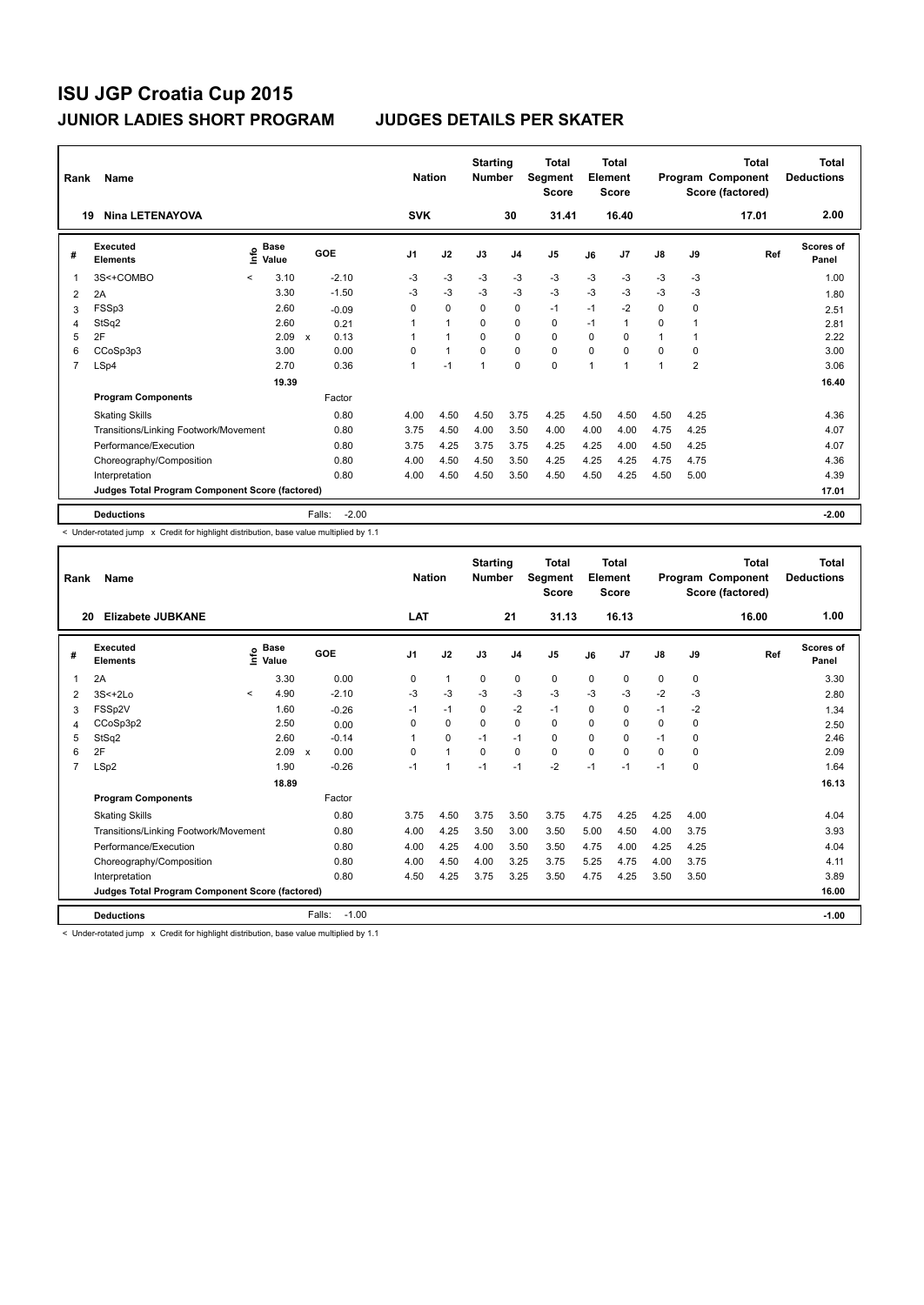| Rank | Name                                            |                              |       |                      | <b>Nation</b>  |              | <b>Starting</b><br><b>Number</b> |                | Total<br>Segment<br><b>Score</b> |          | <b>Total</b><br>Element<br><b>Score</b> |          |      | <b>Total</b><br>Program Component<br>Score (factored) | <b>Total</b><br><b>Deductions</b> |
|------|-------------------------------------------------|------------------------------|-------|----------------------|----------------|--------------|----------------------------------|----------------|----------------------------------|----------|-----------------------------------------|----------|------|-------------------------------------------------------|-----------------------------------|
| 21   | <b>Marusa UDRIH</b>                             |                              |       |                      | <b>SLO</b>     |              |                                  | 10             | 30.48                            |          | 16.71                                   |          |      | 14.77                                                 | 1.00                              |
| #    | Executed<br><b>Elements</b>                     | <b>Base</b><br>lnfo<br>Value |       | GOE                  | J <sub>1</sub> | J2           | J3                               | J <sub>4</sub> | J <sub>5</sub>                   | J6       | J7                                      | J8       | J9   | Ref                                                   | <b>Scores of</b><br>Panel         |
| 1    | 2A                                              |                              | 3.30  | $-0.14$              | 0              | $\Omega$     | $\Omega$                         | $\mathbf 0$    | $\mathbf 0$                      | $-1$     | $-2$                                    | $-1$     | 0    |                                                       | 3.16                              |
| 2    | 3S<<+COMBO                                      | <<                           | 1.30  | $-0.60$              | $-3$           | $-3$         | $-3$                             | $-3$           | $-3$                             | $-3$     | $-3$                                    | $-3$     | $-3$ |                                                       | 0.70                              |
| 3    | FSSp3                                           |                              | 2.60  | 0.00                 | 0              | 0            | $\Omega$                         | 0              | $\mathbf 0$                      | $\Omega$ | $-1$                                    | 0        | 0    |                                                       | 2.60                              |
| 4    | 2F                                              |                              | 2.09  | $\mathsf{x}$<br>0.00 | 0              | $\Omega$     | $\Omega$                         | $\Omega$       | $\Omega$                         | $\Omega$ | $\Omega$                                | $\Omega$ | 0    |                                                       | 2.09                              |
| 5    | StSq3                                           |                              | 3.30  | 0.07                 |                | $\mathbf{1}$ | $\mathbf 0$                      | $\mathbf 0$    | $\mathbf 0$                      | $\Omega$ | 0                                       | 0        | 0    |                                                       | 3.37                              |
| 6    | CCoSp3p4                                        |                              | 3.50  | 0.00                 | 0              | 0            | 0                                | 0              | $\mathbf 0$                      | $\Omega$ | $\Omega$                                | 0        | 0    |                                                       | 3.50                              |
| 7    | LSp1                                            |                              | 1.50  | $-0.21$              | $-1$           | $-1$         | $-1$                             | $\mathbf 0$    | 0                                | $-1$     | $-1$                                    | $-1$     | 0    |                                                       | 1.29                              |
|      |                                                 |                              | 17.59 |                      |                |              |                                  |                |                                  |          |                                         |          |      |                                                       | 16.71                             |
|      | <b>Program Components</b>                       |                              |       | Factor               |                |              |                                  |                |                                  |          |                                         |          |      |                                                       |                                   |
|      | <b>Skating Skills</b>                           |                              |       | 0.80                 | 3.50           | 4.50         | 3.50                             | 2.75           | 3.50                             | 4.00     | 3.50                                    | 4.25     | 3.50 |                                                       | 3.68                              |
|      | Transitions/Linking Footwork/Movement           |                              |       | 0.80                 | 4.00           | 4.25         | 3.00                             | 2.50           | 3.00                             | 3.25     | 3.50                                    | 4.75     | 3.50 |                                                       | 3.50                              |
|      | Performance/Execution                           |                              |       | 0.80                 | 3.75           | 4.25         | 3.75                             | 2.75           | 3.25                             | 4.00     | 4.00                                    | 4.50     | 3.50 |                                                       | 3.79                              |
|      | Choreography/Composition                        |                              |       | 0.80                 | 4.00           | 4.00         | 3.75                             | 3.00           | 3.50                             | 4.00     | 3.75                                    | 4.00     | 3.50 |                                                       | 3.79                              |
|      | Interpretation                                  |                              |       | 0.80                 | 4.00           | 4.25         | 3.50                             | 2.50           | 3.50                             | 3.50     | 3.75                                    | 4.00     | 3.75 |                                                       | 3.71                              |
|      | Judges Total Program Component Score (factored) |                              |       |                      |                |              |                                  |                |                                  |          |                                         |          |      |                                                       | 14.77                             |
|      | <b>Deductions</b>                               |                              |       | $-1.00$<br>Falls:    |                |              |                                  |                |                                  |          |                                         |          |      |                                                       | $-1.00$                           |

<< Downgraded jump x Credit for highlight distribution, base value multiplied by 1.1

| Rank           | Name                                            |    |                            |              |         | <b>Nation</b> |          | <b>Starting</b><br><b>Number</b> |                | <b>Total</b><br>Segment<br><b>Score</b> |                | <b>Total</b><br>Element<br><b>Score</b> |      |          | <b>Total</b><br>Program Component<br>Score (factored) | <b>Total</b><br><b>Deductions</b> |
|----------------|-------------------------------------------------|----|----------------------------|--------------|---------|---------------|----------|----------------------------------|----------------|-----------------------------------------|----------------|-----------------------------------------|------|----------|-------------------------------------------------------|-----------------------------------|
|                | Alina SYDYKOVA<br>22                            |    |                            |              |         | <b>KAZ</b>    |          |                                  | 23             | 29.41                                   |                | 13.52                                   |      |          | 15.89                                                 | 0.00                              |
| #              | Executed<br><b>Elements</b>                     |    | e Base<br>E Value<br>Value | GOE          |         | J1            | J2       | J3                               | J <sub>4</sub> | J <sub>5</sub>                          | J6             | J <sub>7</sub>                          | J8   | J9       | Ref                                                   | Scores of<br>Panel                |
| 1              | 3Lo<<+2T                                        | << | 3.10                       |              | $-0.73$ | $-2$          | $-2$     | $-3$                             | $-3$           | $-3$                                    | $-2$           | $-3$                                    | $-2$ | $-2$     |                                                       | 2.37                              |
| 2              | 2A<<                                            | << | 1.10                       |              | $-0.57$ | $-3$          | $-3$     | $-3$                             | $-3$           | $-3$                                    | $-3$           | $-3$                                    | $-2$ | $-2$     |                                                       | 0.53                              |
| 3              | FSSp2V                                          |    | 1.60                       |              | $-0.43$ | $-2$          | $-2$     | $-1$                             | $-1$           | $-2$                                    | $\mathbf 0$    | $-1$                                    | $-1$ | $-2$     |                                                       | 1.17                              |
| 4              | StSq2                                           |    | 2.60                       |              | 0.07    | $\Omega$      | $\Omega$ | $\Omega$                         | $-1$           | 0                                       | $\mathbf{1}$   | $\overline{1}$                          | 0    | $\Omega$ |                                                       | 2.67                              |
| 5              | 2F                                              |    | 2.09                       | $\mathsf{x}$ | 0.09    |               | $\Omega$ |                                  | $\mathbf 0$    | 0                                       | $\Omega$       | 0                                       | 0    | 1        |                                                       | 2.18                              |
| 6              | CCoSp3p4                                        |    | 3.50                       |              | 0.50    |               | 1        |                                  | 0              | 1                                       | $\overline{1}$ | 2                                       | 1    | 1        |                                                       | 4.00                              |
| $\overline{7}$ | LSpB                                            |    | 1.20                       |              | $-0.60$ | $-3$          | $-2$     | $-2$                             | $-2$           | $-2$                                    | $-1$           | $-2$                                    | $-2$ | $-2$     |                                                       | 0.60                              |
|                |                                                 |    | 15.19                      |              |         |               |          |                                  |                |                                         |                |                                         |      |          |                                                       | 13.52                             |
|                | <b>Program Components</b>                       |    |                            |              | Factor  |               |          |                                  |                |                                         |                |                                         |      |          |                                                       |                                   |
|                | <b>Skating Skills</b>                           |    |                            |              | 0.80    | 4.00          | 4.00     | 4.25                             | 3.75           | 3.50                                    | 4.50           | 3.75                                    | 4.00 | 4.50     |                                                       | 4.04                              |
|                | Transitions/Linking Footwork/Movement           |    |                            |              | 0.80    | 3.75          | 3.50     | 4.00                             | 3.25           | 3.50                                    | 4.00           | 4.00                                    | 3.75 | 3.75     |                                                       | 3.75                              |
|                | Performance/Execution                           |    |                            |              | 0.80    | 3.75          | 3.50     | 3.50                             | 3.50           | 4.00                                    | 4.50           | 4.25                                    | 4.25 | 4.50     |                                                       | 3.96                              |
|                | Choreography/Composition                        |    |                            |              | 0.80    | 4.00          | 3.75     | 4.25                             | 3.50           | 3.75                                    | 4.75           | 4.50                                    | 4.00 | 4.00     |                                                       | 4.04                              |
|                | Interpretation                                  |    |                            |              | 0.80    | 4.25          | 3.75     | 4.25                             | 3.25           | 4.00                                    | 4.25           | 4.00                                    | 4.00 | 4.25     |                                                       | 4.07                              |
|                | Judges Total Program Component Score (factored) |    |                            |              |         |               |          |                                  |                |                                         |                |                                         |      |          |                                                       | 15.89                             |
|                | <b>Deductions</b>                               |    |                            |              |         |               |          |                                  |                |                                         |                |                                         |      |          |                                                       | 0.00                              |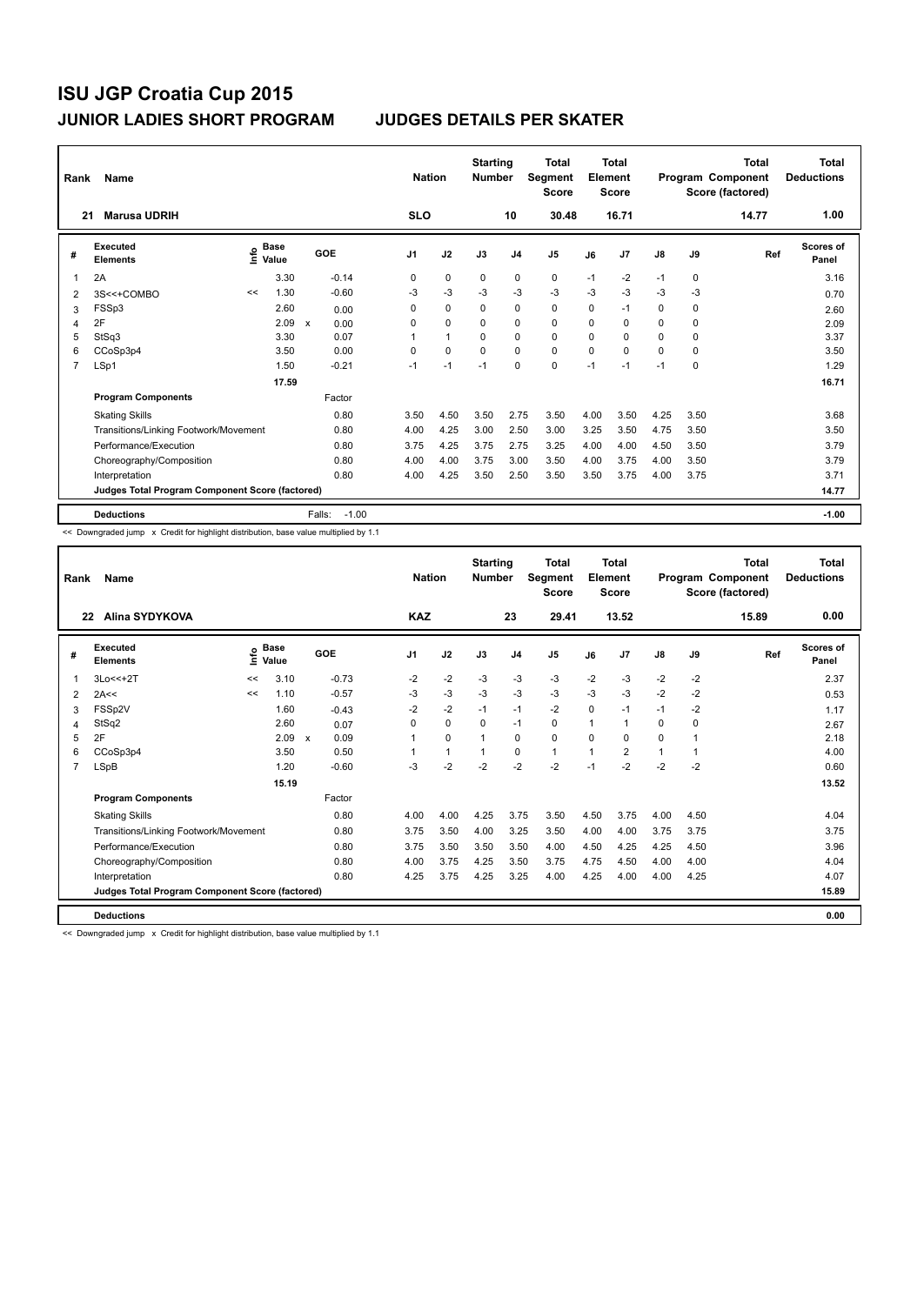| Rank           | Name                                            |         |                                    |                           |         |                | <b>Nation</b> | <b>Starting</b><br><b>Number</b> |                | <b>Total</b><br>Segment<br><b>Score</b> |          | <b>Total</b><br>Element<br>Score |               |      | <b>Total</b><br>Program Component<br>Score (factored) | Total<br><b>Deductions</b> |
|----------------|-------------------------------------------------|---------|------------------------------------|---------------------------|---------|----------------|---------------|----------------------------------|----------------|-----------------------------------------|----------|----------------------------------|---------------|------|-------------------------------------------------------|----------------------------|
|                | <b>Christina Lillian BAKER</b><br>23            |         |                                    |                           |         | <b>CRO</b>     |               |                                  | 26             | 27.93                                   |          | 13.50                            |               |      | 14.43                                                 | 0.00                       |
| #              | Executed<br><b>Elements</b>                     |         | <b>Base</b><br>$\frac{6}{5}$ Value |                           | GOE     | J <sub>1</sub> | J2            | J3                               | J <sub>4</sub> | J <sub>5</sub>                          | J6       | J <sub>7</sub>                   | $\mathsf{J}8$ | J9   | Ref                                                   | Scores of<br>Panel         |
| -1             | FSSp2V                                          |         | 1.60                               |                           | $-0.39$ | $-2$           | $-1$          | 0                                | $-1$           | $-2$                                    | $-1$     | $-2$                             | 0             | $-2$ |                                                       | 1.21                       |
| 2              | 2A<<                                            | <<      | 1.10                               |                           | $-0.57$ | $-2$           | $-3$          | $-3$                             | $-3$           | $-3$                                    | $-2$     | $-3$                             | $-3$          | $-3$ |                                                       | 0.53                       |
| 3              | CCoSp3p4                                        |         | 3.50                               |                           | 0.00    | 0              | $\mathbf 0$   | 0                                | 0              | $-1$                                    | 0        | 1                                | 0             | 0    |                                                       | 3.50                       |
| 4              | 2Lz <+ 2Lo <                                    | $\prec$ | 2.80                               |                           | $-0.60$ | $-2$           | $-1$          | $-2$                             | $-3$           | $-2$                                    | $-2$     | $-2$                             | $-2$          | $-2$ |                                                       | 2.20                       |
| 5              | StSq2                                           |         | 2.60                               |                           | $-0.14$ | $\Omega$       | $\Omega$      | $\Omega$                         | $\mathbf 0$    | $-1$                                    | $\Omega$ | $\Omega$                         | $-1$          | $-1$ |                                                       | 2.46                       |
| 6              | 2F                                              |         | 2.09                               | $\boldsymbol{\mathsf{x}}$ | $-0.26$ | $-1$           | $-1$          | $-1$                             | $\mathbf 0$    | $-2$                                    | $-1$     | 0                                | $-1$          | $-1$ |                                                       | 1.83                       |
| $\overline{7}$ | LSp2                                            |         | 1.90                               |                           | $-0.13$ | $-1$           | 0             | $-1$                             | $-1$           | $\mathbf 0$                             | 0        | 0                                | $-1$          | 0    |                                                       | 1.77                       |
|                |                                                 |         | 15.59                              |                           |         |                |               |                                  |                |                                         |          |                                  |               |      |                                                       | 13.50                      |
|                | <b>Program Components</b>                       |         |                                    |                           | Factor  |                |               |                                  |                |                                         |          |                                  |               |      |                                                       |                            |
|                | <b>Skating Skills</b>                           |         |                                    |                           | 0.80    | 3.75           | 3.75          | 3.75                             | 3.25           | 3.25                                    | 4.75     | 4.25                             | 3.50          | 3.25 |                                                       | 3.64                       |
|                | Transitions/Linking Footwork/Movement           |         |                                    |                           | 0.80    | 3.25           | 3.25          | 3.25                             | 2.75           | 2.75                                    | 4.25     | 4.00                             | 3.75          | 3.25 |                                                       | 3.36                       |
|                | Performance/Execution                           |         |                                    |                           | 0.80    | 3.50           | 3.75          | 4.00                             | 3.00           | 3.00                                    | 5.00     | 4.25                             | 3.75          | 3.50 |                                                       | 3.68                       |
|                | Choreography/Composition                        |         |                                    |                           | 0.80    | 3.50           | 3.75          | 4.00                             | 3.25           | 3.25                                    | 5.25     | 4.50                             | 4.00          | 3.25 |                                                       | 3.75                       |
|                | Interpretation                                  |         |                                    |                           | 0.80    | 3.25           | 3.25          | 3.75                             | 3.00           | 3.25                                    | 4.50     | 4.50                             | 4.00          | 3.25 |                                                       | 3.61                       |
|                | Judges Total Program Component Score (factored) |         |                                    |                           |         |                |               |                                  |                |                                         |          |                                  |               |      |                                                       | 14.43                      |
|                | <b>Deductions</b>                               |         |                                    |                           |         |                |               |                                  |                |                                         |          |                                  |               |      |                                                       | 0.00                       |

< Under-rotated jump << Downgraded jump x Credit for highlight distribution, base value multiplied by 1.1 ! Not clear edge

| Rank           | <b>Name</b>                                     |                                  |                                      | <b>Nation</b>  |             | <b>Starting</b><br><b>Number</b> |                          | <b>Total</b><br><b>Seament</b><br><b>Score</b> |      | <b>Total</b><br>Element<br><b>Score</b> |               |             | <b>Total</b><br>Program Component<br>Score (factored) | <b>Total</b><br><b>Deductions</b> |
|----------------|-------------------------------------------------|----------------------------------|--------------------------------------|----------------|-------------|----------------------------------|--------------------------|------------------------------------------------|------|-----------------------------------------|---------------|-------------|-------------------------------------------------------|-----------------------------------|
| 24             | <b>Phoebe WANG</b>                              |                                  |                                      | SIN            |             |                                  | 17                       | 27.20                                          |      | 13.63                                   |               |             | 13.57                                                 | 0.00                              |
| #              | <b>Executed</b><br><b>Elements</b>              | <b>Base</b><br>e Base<br>⊆ Value | <b>GOE</b>                           | J <sub>1</sub> | J2          | J3                               | J <sub>4</sub>           | J <sub>5</sub>                                 | J6   | J7                                      | $\mathsf{J}8$ | J9          | Ref                                                   | <b>Scores of</b><br>Panel         |
| 1              | 2A                                              | 3.30                             | $-1.21$                              | $-2$           | $-3$        | $-3$                             | $-3$                     | $-2$                                           | $-2$ | $-3$                                    | $-2$          | $-2$        |                                                       | 2.09                              |
| 2              | 2F                                              | 1.90                             | $-0.30$                              | 0              | $-2$        | $\Omega$                         | 0                        | $-1$                                           | $-2$ | $-2$                                    | $-1$          | $-1$        |                                                       | 1.60                              |
| 3              | LSp4                                            | 2.70                             | $-0.04$                              | 0              | $\mathbf 0$ | $\Omega$                         | $\mathbf 0$              | $\mathbf 0$                                    | $-1$ | $-1$                                    | 0             | 0           |                                                       | 2.66                              |
| 4              | StSq1                                           | 1.80                             | $-0.13$                              | 0              | $-1$        | $\Omega$                         | $\mathbf 0$              | $-1$                                           | $-1$ | $\Omega$                                | $-1$          | $\Omega$    |                                                       | 1.67                              |
| 5              | $2Lo+2T$                                        | 3.41                             | $-0.13$<br>$\boldsymbol{\mathsf{x}}$ | $-1$           | $\mathbf 0$ | $\mathbf 0$                      | 0                        | $-1$                                           | 0    | $-2$                                    | $-1$          | $\mathbf 0$ |                                                       | 3.28                              |
| 6              | <b>FSSp</b>                                     | 0.00                             | 0.00                                 | ٠              | ٠           | $\overline{\phantom{a}}$         | $\overline{\phantom{a}}$ | $\overline{\phantom{a}}$                       |      |                                         |               |             |                                                       | 0.00                              |
| $\overline{7}$ | CCoSp2p3                                        | 2.50                             | $-0.17$                              | $-1$           | $\mathbf 0$ | $-1$                             | $\mathbf 0$              | $-1$                                           | 0    | $-1$                                    | $-1$          | $\mathbf 0$ |                                                       | 2.33                              |
|                |                                                 | 15.61                            |                                      |                |             |                                  |                          |                                                |      |                                         |               |             |                                                       | 13.63                             |
|                | <b>Program Components</b>                       |                                  | Factor                               |                |             |                                  |                          |                                                |      |                                         |               |             |                                                       |                                   |
|                | <b>Skating Skills</b>                           |                                  | 0.80                                 | 3.50           | 3.75        | 4.00                             | 3.50                     | 3.50                                           | 3.25 | 3.25                                    | 3.75          | 3.50        |                                                       | 3.54                              |
|                | Transitions/Linking Footwork/Movement           |                                  | 0.80                                 | 3.00           | 3.00        | 3.50                             | 3.25                     | 3.00                                           | 2.50 | 3.00                                    | 3.75          | 3.50        |                                                       | 3.18                              |
|                | Performance/Execution                           |                                  | 0.80                                 | 3.50           | 3.00        | 3.50                             | 3.25                     | 3.25                                           | 3.00 | 3.50                                    | 3.75          | 3.50        |                                                       | 3.36                              |
|                | Choreography/Composition                        |                                  | 0.80                                 | 3.25           | 3.25        | 4.00                             | 3.50                     | 3.50                                           | 3.25 | 3.00                                    | 4.00          | 3.75        |                                                       | 3.50                              |
|                | Interpretation                                  |                                  | 0.80                                 | 3.25           | 3.00        | 3.75                             | 3.25                     | 3.50                                           | 3.00 | 3.50                                    | 4.00          | 3.50        |                                                       | 3.39                              |
|                | Judges Total Program Component Score (factored) |                                  |                                      |                |             |                                  |                          |                                                |      |                                         |               |             |                                                       | 13.57                             |
|                | <b>Deductions</b>                               |                                  |                                      |                |             |                                  |                          |                                                |      |                                         |               |             |                                                       | 0.00                              |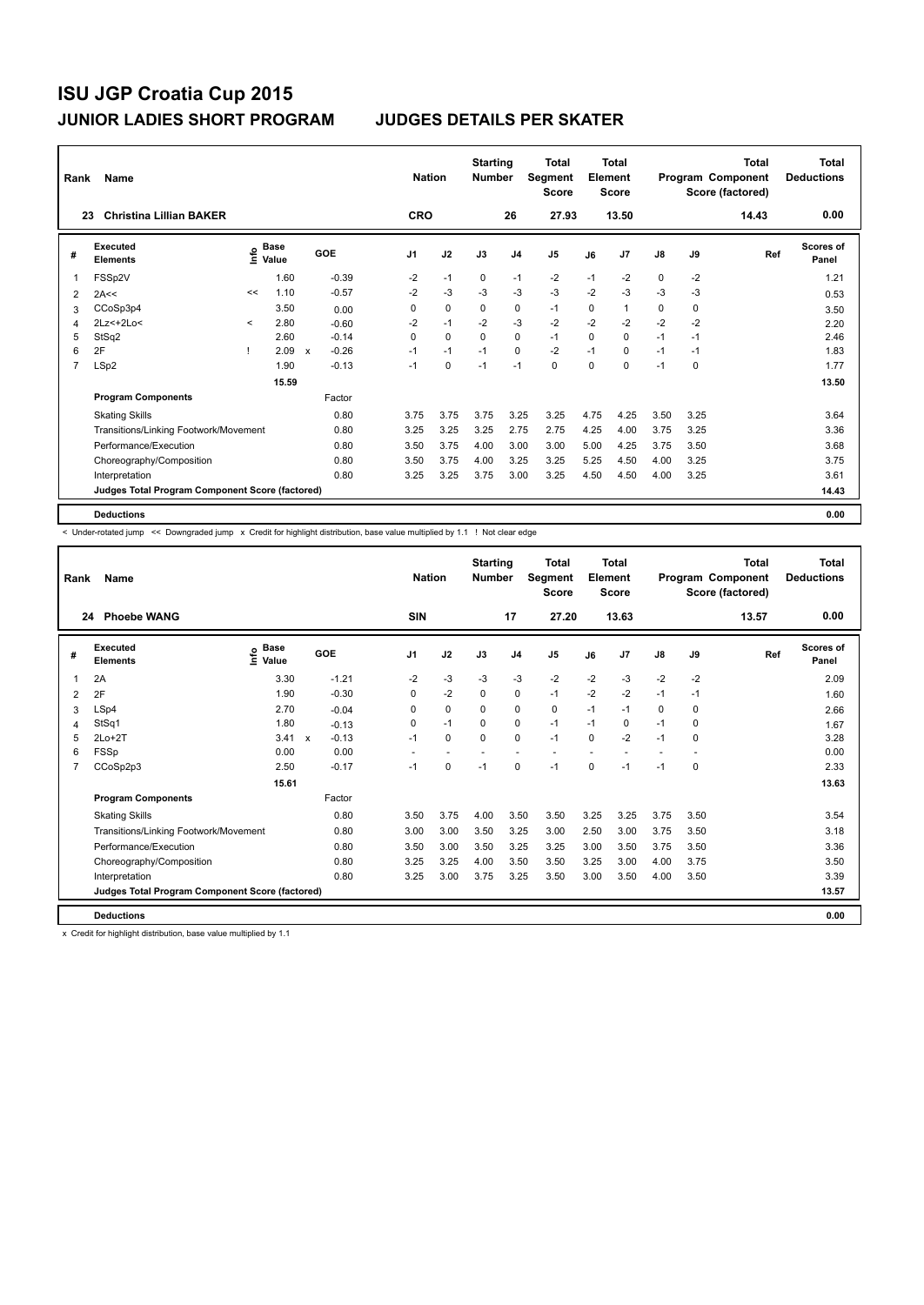| Rank           | Name                                            |         |                      |              |         | <b>Nation</b>  |             | <b>Starting</b><br><b>Number</b> |                | <b>Total</b><br>Segment<br><b>Score</b> |              | <b>Total</b><br>Element<br><b>Score</b> |               |      | <b>Total</b><br>Program Component<br>Score (factored) | <b>Total</b><br><b>Deductions</b> |
|----------------|-------------------------------------------------|---------|----------------------|--------------|---------|----------------|-------------|----------------------------------|----------------|-----------------------------------------|--------------|-----------------------------------------|---------------|------|-------------------------------------------------------|-----------------------------------|
| 25             | <b>Thita LAMSAM</b>                             |         |                      |              |         | <b>THA</b>     |             |                                  | 9              | 26.33                                   |              | 14.25                                   |               |      | 14.08                                                 | 2.00                              |
| #              | Executed<br><b>Elements</b>                     | ١nfo    | <b>Base</b><br>Value |              | GOE     | J <sub>1</sub> | J2          | J3                               | J <sub>4</sub> | J <sub>5</sub>                          | J6           | J7                                      | $\mathsf{J}8$ | J9   | Ref                                                   | <b>Scores of</b><br>Panel         |
| 1              | 3Lo<+COMBO                                      | $\prec$ | 3.60                 |              | $-2.10$ | $-3$           | $-3$        | $-3$                             | $-3$           | $-3$                                    | $-3$         | $-3$                                    | $-3$          | $-3$ |                                                       | 1.50                              |
| 2              | 2F                                              |         | 1.90                 |              | $-0.30$ | $-1$           | $-1$        | $-1$                             | $-1$           | $-1$                                    | $-1$         | $-2$                                    | $-1$          | $-1$ |                                                       | 1.60                              |
| 3              | FSSp3V                                          |         | 1.80                 |              | $-0.21$ | $-1$           | $-1$        | $\Omega$                         | 0              | $-1$                                    | $\Omega$     | $-1$                                    | $-1$          | $-1$ |                                                       | 1.59                              |
| 4              | CCoSp3p4                                        |         | 3.50                 |              | $-0.04$ | 0              | 0           | 0                                | 0              | 0                                       | $-1$         | $-1$                                    | 0             | 0    |                                                       | 3.46                              |
| 5              | 2A<                                             | $\prec$ | 2.53                 | $\mathsf{x}$ | $-1.50$ | $-3$           | $-3$        | $-3$                             | $-3$           | $-3$                                    | $-3$         | $-3$                                    | $-3$          | $-3$ |                                                       | 1.03                              |
| 6              | StSq2                                           |         | 2.60                 |              | $-0.29$ | 0              | $\mathbf 0$ | $\mathbf 0$                      | $-1$           | $\mathbf 0$                             | $-1$         | $-1$                                    | $-1$          | $-1$ |                                                       | 2.31                              |
| $\overline{7}$ | LSp3                                            |         | 2.40                 |              | 0.36    | 1              | $\mathbf 0$ | 1                                | $\mathbf 0$    | $\overline{1}$                          | $\mathbf{1}$ | 1                                       | 1             | 0    |                                                       | 2.76                              |
|                |                                                 |         | 18.33                |              |         |                |             |                                  |                |                                         |              |                                         |               |      |                                                       | 14.25                             |
|                | <b>Program Components</b>                       |         |                      |              | Factor  |                |             |                                  |                |                                         |              |                                         |               |      |                                                       |                                   |
|                | <b>Skating Skills</b>                           |         |                      |              | 0.80    | 3.75           | 4.00        | 4.00                             | 3.25           | 3.75                                    | 4.00         | 3.50                                    | 3.75          | 3.75 |                                                       | 3.79                              |
|                | Transitions/Linking Footwork/Movement           |         |                      |              | 0.80    | 3.50           | 3.50        | 3.25                             | 2.75           | 3.25                                    | 3.75         | 3.25                                    | 4.00          | 3.50 |                                                       | 3.43                              |
|                | Performance/Execution                           |         |                      |              | 0.80    | 3.50           | 3.50        | 3.25                             | 3.00           | 3.50                                    | 4.00         | 3.25                                    | 3.75          | 3.50 |                                                       | 3.46                              |
|                | Choreography/Composition                        |         |                      |              | 0.80    | 3.25           | 3.75        | 4.00                             | 3.00           | 3.25                                    | 4.25         | 3.25                                    | 3.75          | 3.25 |                                                       | 3.50                              |
|                | Interpretation                                  |         |                      |              | 0.80    | 3.25           | 3.50        | 3.50                             | 2.75           | 3.50                                    | 3.75         | 3.00                                    | 3.75          | 3.50 |                                                       | 3.43                              |
|                | Judges Total Program Component Score (factored) |         |                      |              |         |                |             |                                  |                |                                         |              |                                         |               |      |                                                       | 14.08                             |
|                | <b>Deductions</b>                               |         |                      | Falls:       | $-2.00$ |                |             |                                  |                |                                         |              |                                         |               |      |                                                       | $-2.00$                           |

< Under-rotated jump x Credit for highlight distribution, base value multiplied by 1.1 ! Not clear edge

| Rank | Name                                            |         |                      |              |         |            | <b>Nation</b> | <b>Starting</b><br><b>Number</b> |                | <b>Total</b><br>Segment<br><b>Score</b> |          | <b>Total</b><br>Element<br><b>Score</b> |      |             | <b>Total</b><br>Program Component<br>Score (factored) | <b>Total</b><br><b>Deductions</b> |
|------|-------------------------------------------------|---------|----------------------|--------------|---------|------------|---------------|----------------------------------|----------------|-----------------------------------------|----------|-----------------------------------------|------|-------------|-------------------------------------------------------|-----------------------------------|
| 26   | <b>Brooke TAMEPO</b>                            |         |                      |              |         | <b>NZL</b> |               |                                  | $\mathbf{2}$   | 24.96                                   |          | 11.28                                   |      |             | 13.68                                                 | 0.00                              |
| #    | Executed<br><b>Elements</b>                     | ۴٥      | <b>Base</b><br>Value |              | GOE     | J1         | J2            | J3                               | J <sub>4</sub> | J5                                      | J6       | J <sub>7</sub>                          | J8   | J9          | Ref                                                   | Scores of<br>Panel                |
| 1    | 2A<<                                            | <<      | 1.10                 |              | $-0.60$ | $-3$       | $-3$          | $-3$                             | $-3$           | $-3$                                    | $-2$     | $-3$                                    | $-3$ | -3          |                                                       | 0.50                              |
| 2    | FSSp3                                           |         | 2.60                 |              | $-0.21$ | $-1$       | $-1$          | 0                                | $-1$           | $-1$                                    | $\Omega$ | $\mathbf 0$                             | $-1$ | $-2$        |                                                       | 2.39                              |
| 3    | 2F                                              |         | 1.90                 |              | $-0.17$ | $-1$       | $-1$          | $\Omega$                         | $-1$           | $-1$                                    | $\Omega$ | $-1$                                    | 0    | 0           |                                                       | 1.73                              |
| 4    | CCoSp3p2                                        |         | 2.50                 |              | $-0.17$ | 0          | $\mathbf 0$   | $\mathbf 0$                      | $-1$           | $-1$                                    | $-1$     | $-1$                                    | $-1$ | $\mathbf 0$ |                                                       | 2.33                              |
| 5    | 1Lz*+COMBO                                      | $\star$ | 0.00                 | $\mathsf{x}$ | 0.00    |            |               |                                  | <b>.</b>       |                                         |          |                                         |      |             |                                                       | 0.00                              |
| 6    | StSq1                                           |         | 1.80                 |              | $-0.04$ | 0          | $\mathbf 0$   | $\Omega$                         | 0              | 0                                       | 0        | $-1$                                    | $-1$ | 1           |                                                       | 1.76                              |
| 7    | LSp4                                            |         | 2.70                 |              | $-0.13$ | $-1$       | $\mathbf 0$   | $\Omega$                         | $\Omega$       | 0                                       | $\Omega$ | $-1$                                    | $-1$ | $-1$        |                                                       | 2.57                              |
|      |                                                 |         | 12.60                |              |         |            |               |                                  |                |                                         |          |                                         |      |             |                                                       | 11.28                             |
|      | <b>Program Components</b>                       |         |                      |              | Factor  |            |               |                                  |                |                                         |          |                                         |      |             |                                                       |                                   |
|      | <b>Skating Skills</b>                           |         |                      |              | 0.80    | 3.25       | 3.75          | 3.50                             | 3.25           | 3.50                                    | 3.75     | 3.25                                    | 3.50 | 3.75        |                                                       | 3.50                              |
|      | Transitions/Linking Footwork/Movement           |         |                      |              | 0.80    | 3.00       | 3.50          | 3.00                             | 3.00           | 3.25                                    | 3.00     | 4.00                                    | 3.00 | 3.50        |                                                       | 3.18                              |
|      | Performance/Execution                           |         |                      |              | 0.80    | 3.00       | 3.50          | 2.75                             | 2.75           | 3.75                                    | 3.50     | 4.00                                    | 3.50 | 4.25        |                                                       | 3.43                              |
|      | Choreography/Composition                        |         |                      |              | 0.80    | 3.00       | 3.25          | 3.75                             | 3.00           | 3.50                                    | 3.75     | 4.25                                    | 3.25 | 4.00        |                                                       | 3.50                              |
|      | Interpretation                                  |         |                      |              | 0.80    | 3.50       | 3.25          | 3.75                             | 3.00           | 3.75                                    | 3.00     | 4.25                                    | 3.25 | 4.00        |                                                       | 3.50                              |
|      | Judges Total Program Component Score (factored) |         |                      |              |         |            |               |                                  |                |                                         |          |                                         |      |             |                                                       | 13.68                             |
|      | <b>Deductions</b>                               |         |                      |              |         |            |               |                                  |                |                                         |          |                                         |      |             |                                                       | 0.00                              |

<< Downgraded jump \* Invalid element x Credit for highlight distribution, base value multiplied by 1.1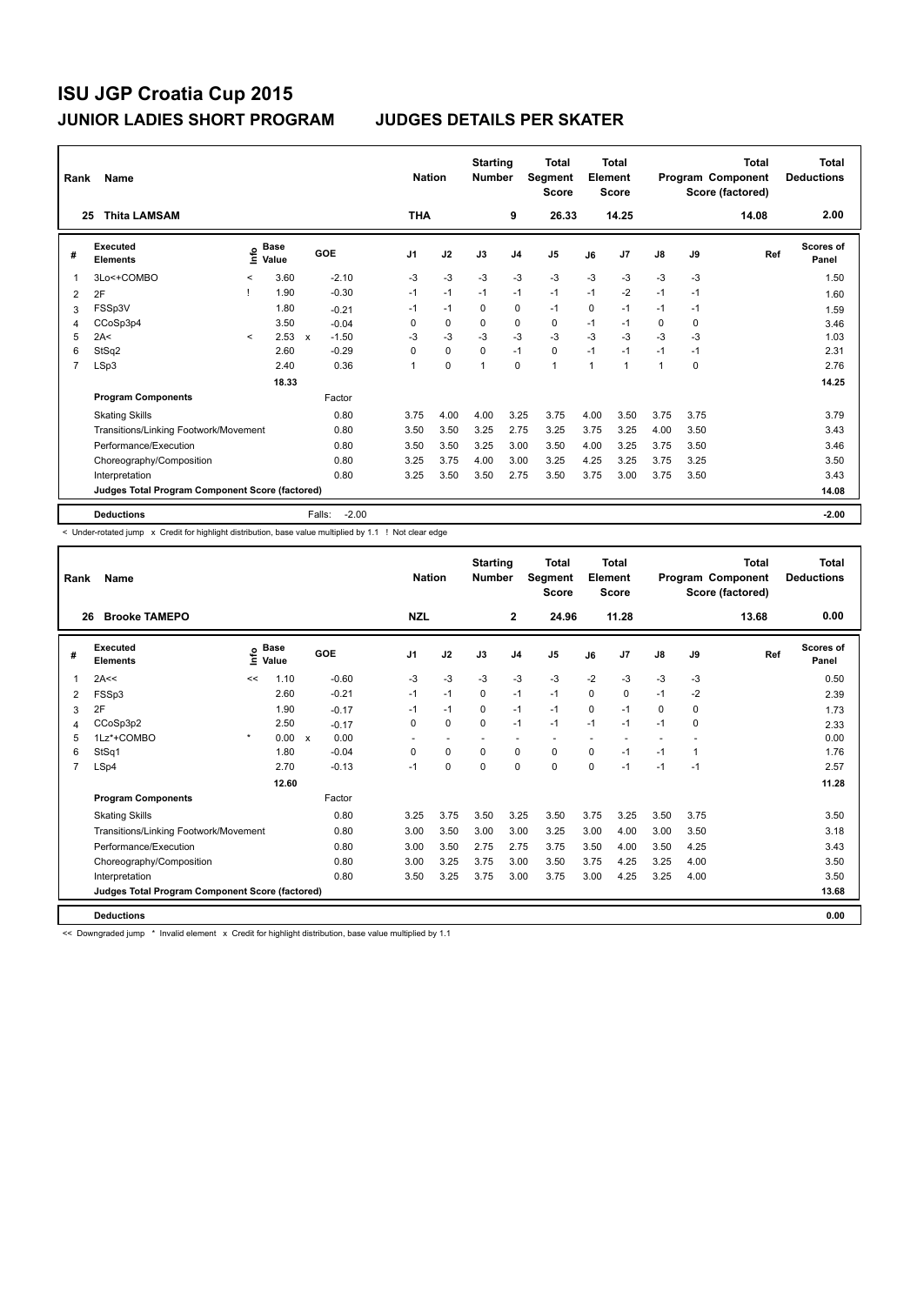| Rank | Name                                            |    |                                    |              |                   | <b>Nation</b>  |             | <b>Starting</b><br><b>Number</b> |                | Total<br>Segment<br><b>Score</b> |          | <b>Total</b><br>Element<br><b>Score</b> |      |          | Total<br>Program Component<br>Score (factored) | Total<br><b>Deductions</b> |
|------|-------------------------------------------------|----|------------------------------------|--------------|-------------------|----------------|-------------|----------------------------------|----------------|----------------------------------|----------|-----------------------------------------|------|----------|------------------------------------------------|----------------------------|
| 27   | <b>Mihaela STIMAC ROJTINIC</b>                  |    |                                    |              |                   | <b>CRO</b>     |             |                                  | 20             | 24.24                            |          | 12.50                                   |      |          | 12.74                                          | 1.00                       |
| #    | Executed<br><b>Elements</b>                     |    | <b>Base</b><br>$\frac{6}{5}$ Value |              | GOE               | J <sub>1</sub> | J2          | J3                               | J <sub>4</sub> | J <sub>5</sub>                   | J6       | J <sub>7</sub>                          | J8   | J9       | Ref                                            | <b>Scores of</b><br>Panel  |
| 1    | 2Lo+2Lo                                         |    | 3.60                               |              | $-0.13$           | $\Omega$       | $\mathbf 0$ | $\Omega$                         | $-1$           | $-1$                             | $\Omega$ | $\Omega$                                | $-1$ | $-1$     |                                                | 3.47                       |
| 2    | 2F                                              |    | 1.90                               |              | $-0.13$           | $\Omega$       | $\Omega$    | $\Omega$                         | $-1$           | $-1$                             | $\Omega$ | $-1$                                    | $-1$ | $\Omega$ |                                                | 1.77                       |
| 3    | CCoSp3p2                                        |    | 2.50                               |              | $-0.26$           | 0              | 0           | $-1$                             | $-1$           | $-1$                             | $-1$     | $-1$                                    | $-1$ | $-1$     |                                                | 2.24                       |
| 4    | 2A<<                                            | << | 1.21                               | $\mathsf{x}$ | $-0.60$           | $-3$           | $-3$        | $-3$                             | $-3$           | $-3$                             | $-3$     | $-3$                                    | $-3$ | $-3$     |                                                | 0.61                       |
| 5    | FSSp2V                                          |    | 1.60                               |              | $-0.47$           | $-2$           | $-2$        | $\mathbf 0$                      | $-1$           | $-2$                             | $-1$     | $-2$                                    | $-1$ | $-2$     |                                                | 1.13                       |
| 6    | StSq2                                           |    | 2.60                               |              | $-0.43$           | $\Omega$       | 0           | $-1$                             | $-1$           | $-1$                             | $-1$     | $-2$                                    | $-2$ | 0        |                                                | 2.17                       |
| 7    | LSp1                                            |    | 1.50                               |              | $-0.39$           | $-2$           | $-1$        | $\mathbf 0$                      | $\mathbf 0$    | $-1$                             | $-1$     | $-2$                                    | $-2$ | $-2$     |                                                | 1.11                       |
|      |                                                 |    | 14.91                              |              |                   |                |             |                                  |                |                                  |          |                                         |      |          |                                                | 12.50                      |
|      | <b>Program Components</b>                       |    |                                    |              | Factor            |                |             |                                  |                |                                  |          |                                         |      |          |                                                |                            |
|      | <b>Skating Skills</b>                           |    |                                    |              | 0.80              | 3.00           | 3.25        | 3.25                             | 2.50           | 2.75                             | 3.50     | 3.50                                    | 3.25 | 3.25     |                                                | 3.18                       |
|      | Transitions/Linking Footwork/Movement           |    |                                    |              | 0.80              | 3.25           | 3.00        | 3.25                             | 2.25           | 2.50                             | 3.00     | 3.25                                    | 3.50 | 3.25     |                                                | 3.07                       |
|      | Performance/Execution                           |    |                                    |              | 0.80              | 3.00           | 3.50        | 2.75                             | 2.50           | 3.00                             | 3.50     | 3.50                                    | 3.50 | 3.25     |                                                | 3.21                       |
|      | Choreography/Composition                        |    |                                    |              | 0.80              | 3.50           | 3.50        | 3.25                             | 2.50           | 3.00                             | 3.50     | 3.25                                    | 3.25 | 3.50     |                                                | 3.32                       |
|      | Interpretation                                  |    |                                    |              | 0.80              | 4.00           | 3.50        | 3.50                             | 2.25           | 3.00                             | 3.00     | 0.25                                    | 3.25 | 3.50     |                                                | 3.14                       |
|      | Judges Total Program Component Score (factored) |    |                                    |              |                   |                |             |                                  |                |                                  |          |                                         |      |          |                                                | 12.74                      |
|      | <b>Deductions</b>                               |    |                                    |              | $-1.00$<br>Falls: |                |             |                                  |                |                                  |          |                                         |      |          |                                                | $-1.00$                    |

<< Downgraded jump x Credit for highlight distribution, base value multiplied by 1.1

| Rank           | <b>Name</b>                                     |         |                      |                           |         | <b>Nation</b> |          | <b>Starting</b><br><b>Number</b> |                | <b>Total</b><br>Segment<br><b>Score</b> |             | <b>Total</b><br>Element<br><b>Score</b> |               |             | <b>Total</b><br>Program Component<br>Score (factored) | <b>Total</b><br><b>Deductions</b> |
|----------------|-------------------------------------------------|---------|----------------------|---------------------------|---------|---------------|----------|----------------------------------|----------------|-----------------------------------------|-------------|-----------------------------------------|---------------|-------------|-------------------------------------------------------|-----------------------------------|
| 28             | <b>Amelia Scarlett JACKSON</b>                  |         |                      |                           |         | <b>AUS</b>    |          |                                  | 4              | 23.46                                   |             | 11.00                                   |               |             | 14.46                                                 | 2.00                              |
| #              | Executed<br><b>Elements</b>                     | ١nfo    | <b>Base</b><br>Value |                           | GOE     | J1            | J2       | J3                               | J <sub>4</sub> | J <sub>5</sub>                          | J6          | J <sub>7</sub>                          | $\mathsf{J}8$ | J9          | Ref                                                   | Scores of<br>Panel                |
|                | 3Lo<<+COMBO                                     | <<      | 1.80                 |                           | $-0.90$ | $-3$          | $-3$     | $-3$                             | $-3$           | $-3$                                    | $-3$        | $-3$                                    | $-3$          | -3          |                                                       | 0.90                              |
| 2              | 2A<                                             | $\prec$ | 2.30                 |                           | $-1.50$ | -3            | $-3$     | $-3$                             | $-3$           | $-3$                                    | $-3$        | $-3$                                    | $-3$          | $-3$        |                                                       | 0.80                              |
| 3              | FSSp1V                                          |         | 1.40                 |                           | $-0.51$ | $-2$          | $-1$     | $-2$                             | $-2$           | $-1$                                    | $-1$        | $-2$                                    | $-2$          | $-2$        |                                                       | 0.89                              |
| 4              | LSp1                                            |         | 1.50                 |                           | $-0.34$ | $-2$          | 0        | $-1$                             | $-1$           | $-2$                                    | $-1$        | $-1$                                    | $-1$          | $-1$        |                                                       | 1.16                              |
| 5              | StSq2                                           |         | 2.60                 |                           | $-0.14$ | $\Omega$      | $\Omega$ | $\Omega$                         | $\Omega$       | $-1$                                    | $\Omega$    | $-1$                                    | 0             | $-1$        |                                                       | 2.46                              |
| 6              | 2F                                              |         | 2.09                 | $\boldsymbol{\mathsf{x}}$ | $-0.26$ | 0             | $-1$     | $-2$                             | $-1$           | $-2$                                    | $-1$        | $-1$                                    | 0             | 0           |                                                       | 1.83                              |
| $\overline{7}$ | CCoSp3p3                                        |         | 3.00                 |                           | $-0.04$ | 0             | $-1$     | $\mathbf 0$                      | $\mathbf 0$    | 0                                       | $\mathbf 0$ | $-1$                                    | 0             | $\mathbf 0$ |                                                       | 2.96                              |
|                |                                                 |         | 14.69                |                           |         |               |          |                                  |                |                                         |             |                                         |               |             |                                                       | 11.00                             |
|                | <b>Program Components</b>                       |         |                      |                           | Factor  |               |          |                                  |                |                                         |             |                                         |               |             |                                                       |                                   |
|                | <b>Skating Skills</b>                           |         |                      |                           | 0.80    | 3.50          | 4.25     | 4.25                             | 3.50           | 3.75                                    | 4.50        | 3.00                                    | 3.50          | 3.75        |                                                       | 3.79                              |
|                | Transitions/Linking Footwork/Movement           |         |                      |                           | 0.80    | 3.00          | 4.00     | 4.00                             | 3.25           | 3.25                                    | 3.50        | 3.75                                    | 3.00          | 3.75        |                                                       | 3.50                              |
|                | Performance/Execution                           |         |                      |                           | 0.80    | 3.00          | 3.75     | 3.50                             | 3.25           | 3.50                                    | 4.75        | 3.25                                    | 3.50          | 3.50        |                                                       | 3.46                              |
|                | Choreography/Composition                        |         |                      |                           | 0.80    | 3.25          | 4.00     | 4.50                             | 3.50           | 3.50                                    | 5.50        | 3.25                                    | 3.25          | 4.00        |                                                       | 3.71                              |
|                | Interpretation                                  |         |                      |                           | 0.80    | 3.25          | 4.00     | 4.50                             | 3.25           | 3.75                                    | 4.75        | 3.00                                    | 3.00          | 3.50        |                                                       | 3.61                              |
|                | Judges Total Program Component Score (factored) |         |                      |                           |         |               |          |                                  |                |                                         |             |                                         |               |             |                                                       | 14.46                             |
|                | <b>Deductions</b>                               |         |                      | Falls:                    | $-2.00$ |               |          |                                  |                |                                         |             |                                         |               |             |                                                       | $-2.00$                           |

< Under-rotated jump << Downgraded jump x Credit for highlight distribution, base value multiplied by 1.1